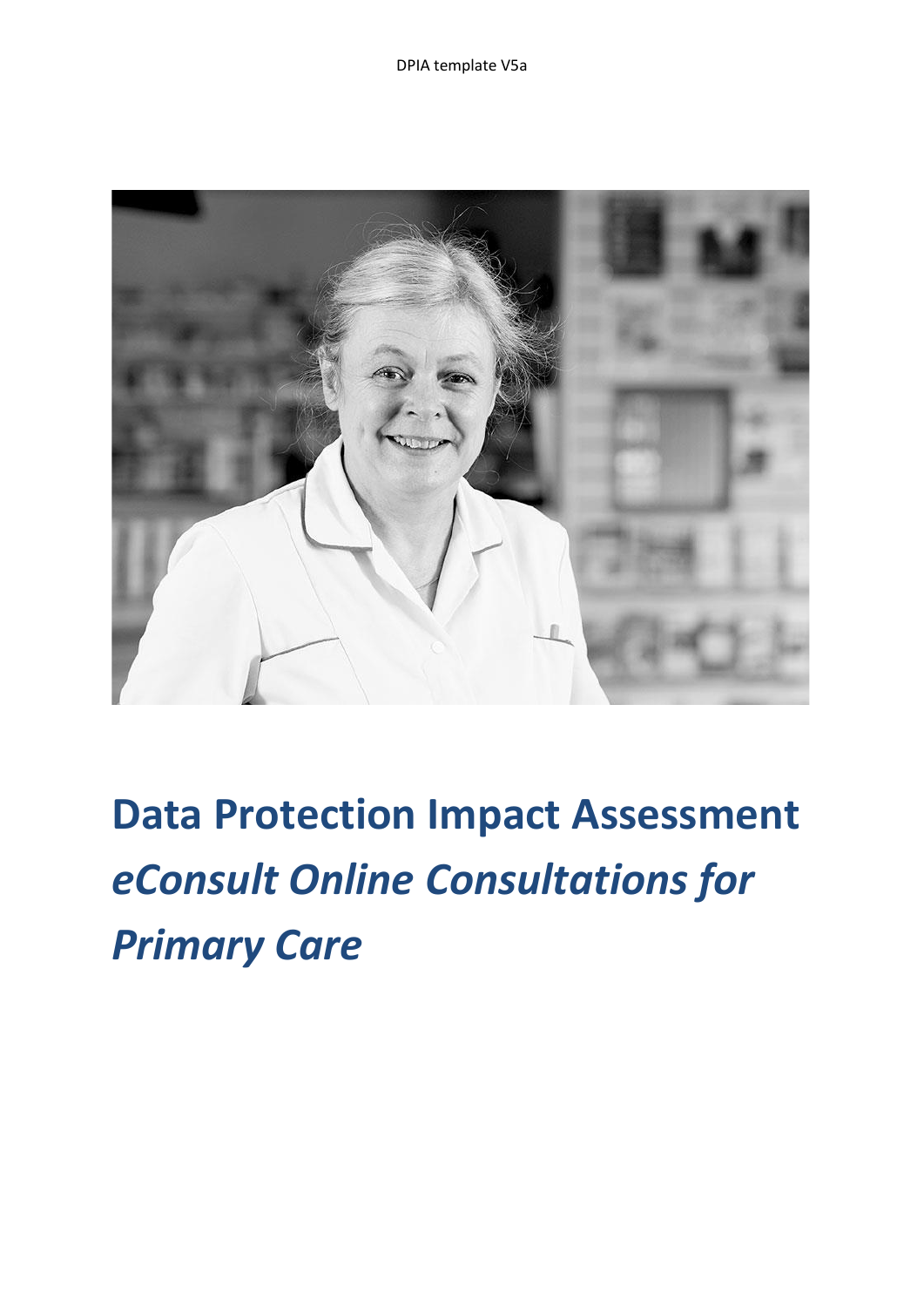Template Version number: 5a

Prepared by: Corporate Information Governance

Classification: OFFICIAL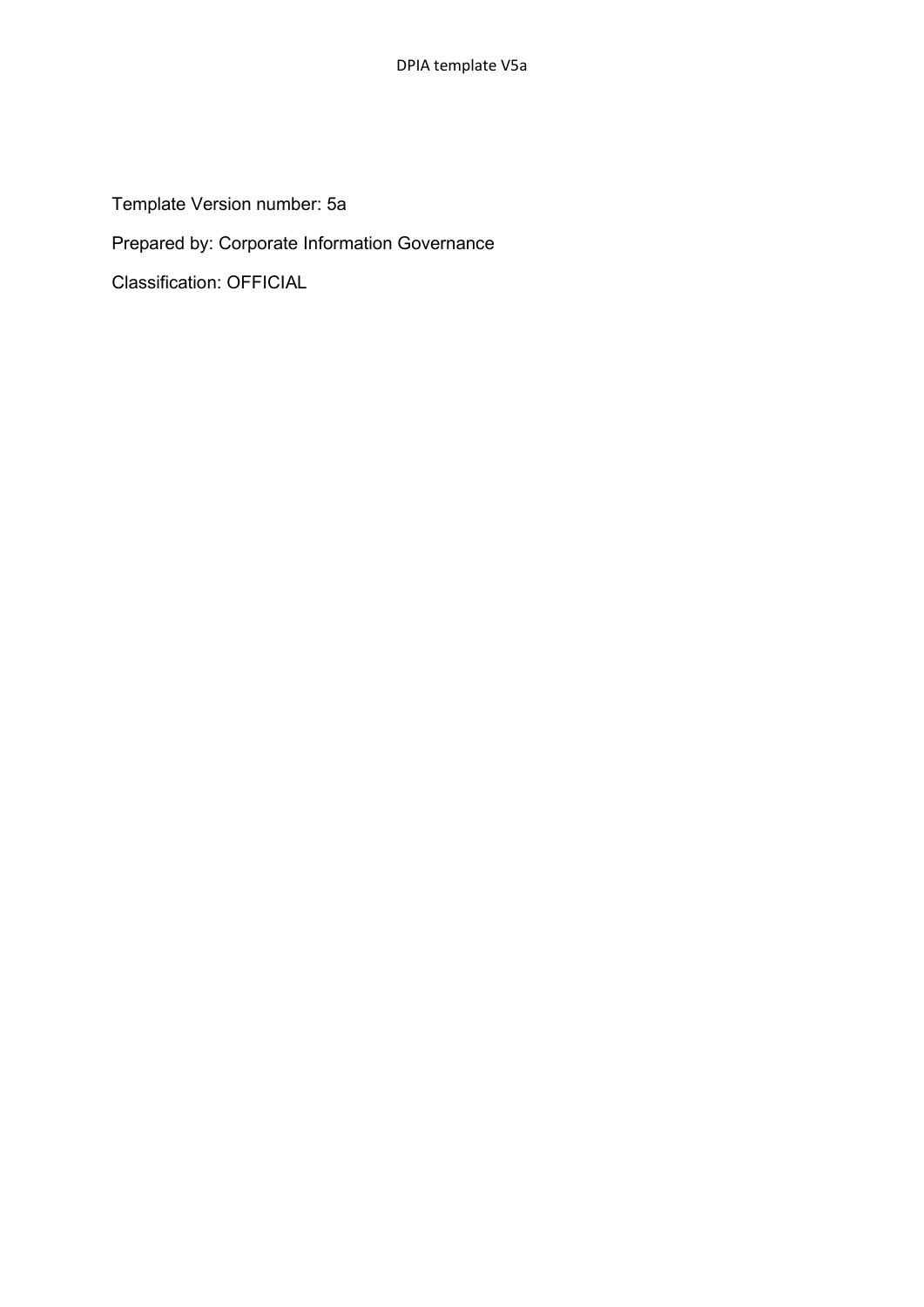## **Data Protection Impact Assessment** *eConsult Online Consultations for Primary Care*

## **Administrative information**

| <b>NHS England</b> |                                         |
|--------------------|-----------------------------------------|
| Your name          | Jon Shingleton                          |
| Your team and      | Senior Lead - IG Assurance and Planning |
| directorate        | <b>Corporate Information Governance</b> |
| Your location      | <b>Quarry House, Leeds</b>              |
| Your telephone     |                                         |
| number             |                                         |
| Your email address | england.igpolicyteam@nhs.net            |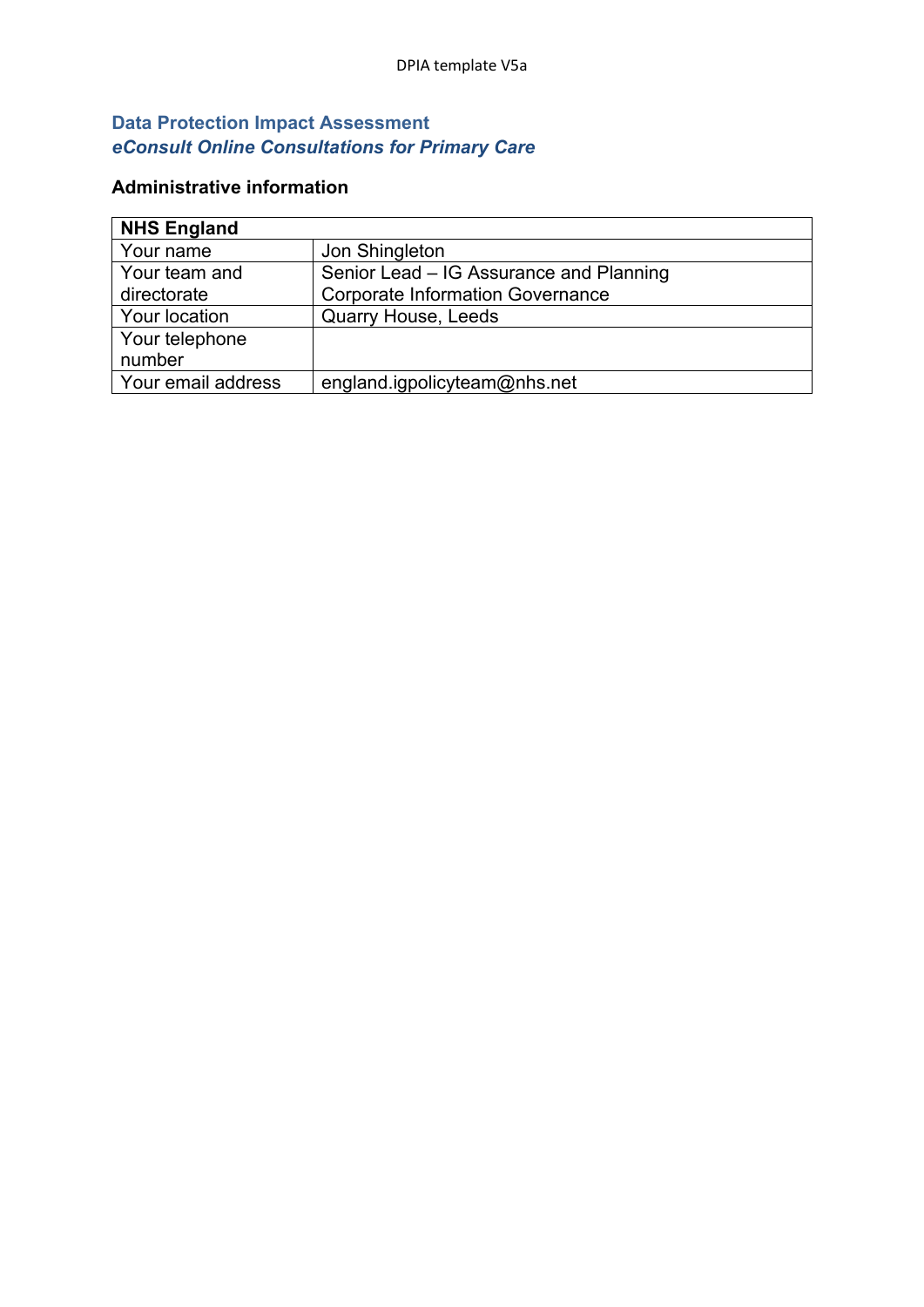# **Purposes**

| Fully describe what is the<br>purpose of the project and<br>how is the processing of<br>information necessary to that<br>work? | Online consultations provide opportunities for<br>patients to engage with the NHS remotely, in<br>some cases through automated clinical<br>algorithms that reduce the need for contact<br>with clinicians, thus reducing burden on<br>clinical staff and enabling patients to seek<br>real-time clinical support.                                                                                                                                                                                                                                      |
|--------------------------------------------------------------------------------------------------------------------------------|--------------------------------------------------------------------------------------------------------------------------------------------------------------------------------------------------------------------------------------------------------------------------------------------------------------------------------------------------------------------------------------------------------------------------------------------------------------------------------------------------------------------------------------------------------|
|                                                                                                                                | <b>NHSX and NHS England have been promoting</b><br>the use of online consultation solutions across<br>the health service, particularly in primary care<br>settings. Efforts to widen uptake of virtual<br>alternatives to face to face appointments have<br>been accelerated considering Covid-19.                                                                                                                                                                                                                                                     |
|                                                                                                                                | eConsult is one such solution that has already<br>been commissioned independently in a<br>number of GPs across the country, although<br>there are inconsistencies in the contracts,<br>agreements and data protection impact<br>assessments in place between the supplier<br>and different NHS customers. To ensure<br>provision of a consistent approach across the<br>NHS, NHS England will undertake a national<br><b>DPIA and establish a comprehensive</b><br>contractual solution with the supplier on<br>behalf of and in conjunction with GPs. |
|                                                                                                                                | It is important to note that these arrangements<br>have been made to facilitate rollout of the<br>eConsult solution at pace, while ensuring the<br>provision of robust information governance<br>controls. These will be reviewed in six months'<br>time and do not constitute a change in<br>precedent as to the provision of IT systems on<br>behalf of the NHS.                                                                                                                                                                                     |
|                                                                                                                                | <b>Background:</b>                                                                                                                                                                                                                                                                                                                                                                                                                                                                                                                                     |
|                                                                                                                                | eConsult is widely used across primary care<br>providers already, and NHS Digital have been<br>piloting its integration into the NHS App.                                                                                                                                                                                                                                                                                                                                                                                                              |
|                                                                                                                                | eConsult provides a text-based clinical<br>consultation service which guides patients through<br>a consultation algorithm to assess their symptoms<br>and recommend appropriate next steps, which<br>may include arranging a GP appointment, self-<br>care advice or signposting to other services (e.g.<br>NHS111, pharmacies etc.). It does not facilitate<br>real-time consultations between patients and GPs                                                                                                                                       |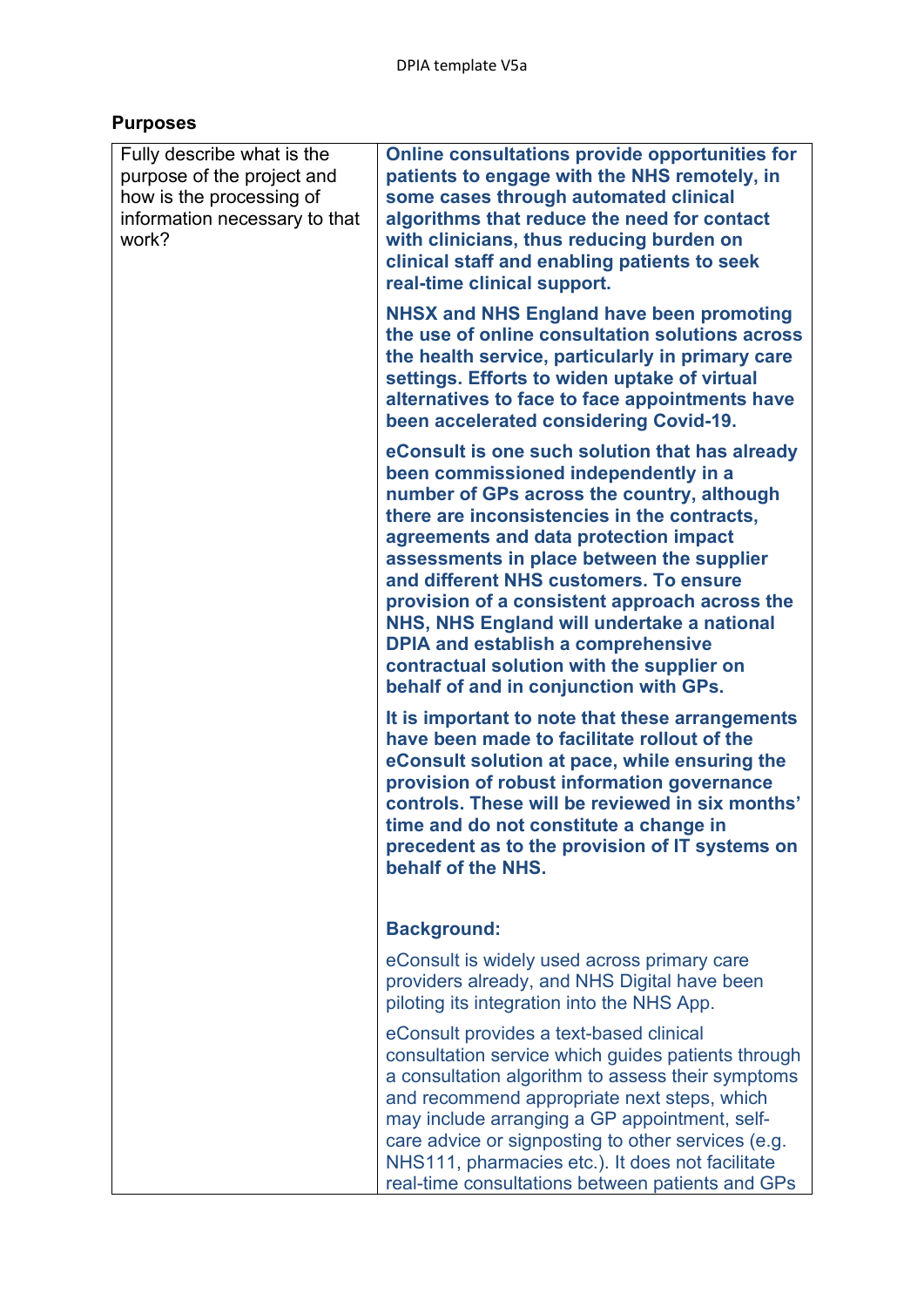| but does make GPs aware of all assessments<br>undertaken on their patients.                                                                                                                                                                                                                                                                                        |
|--------------------------------------------------------------------------------------------------------------------------------------------------------------------------------------------------------------------------------------------------------------------------------------------------------------------------------------------------------------------|
| The solution is provided by the UK-based<br>eConsult Health Limited. Where GPs require their<br>patients to access the service via the NHS App,<br>the integration will be provided by NHS Digital.                                                                                                                                                                |
| For the purposes of data protection in relation to<br>the provision of online consultations to patients,<br>eConsult Health Limited and NHS Digital are data<br>processors on behalf of NHS England and the<br>primary care provider, who are joint controllers.<br>NHS England will enter into and maintain a Data<br>Processing Agreement with eConsult.         |
| Copies of the following agreements are attached:                                                                                                                                                                                                                                                                                                                   |
| Data Processing Agreement between NHS<br><b>England and eConsult</b><br>Joint Data Controller Agreement between<br>NHS England and the primary care<br>providers<br>Data Connection Agreement between<br>eConsult and NHS Digital (to enable<br>integration with NHS Login and NHS App)<br>Data Processing Agreement between NHS<br><b>England and NHS Digital</b> |
| eConsult Joint Data<br>eConsult Data<br><b>NHS Digital Data</b><br>Controller Agreement Processing Agreemen Processing Agreemen<br>eConsult connection<br>agreement FINAL sigr                                                                                                                                                                                     |
| For context, several additional processing<br>activities are described in this DPIA that have<br>touch points with the eConsult service, such as:                                                                                                                                                                                                                  |
| NHS Login, provided by NHS Digital, to<br>verify patient identity<br>Account management of the NHS App<br>Auditing of the NHS App's effectiveness<br>and stability<br>Continuous improvement of the NHS App<br>These processing activities have already been                                                                                                       |
| extensively documented and previously received<br>IG approval, thus are outside scope of this DPIA.                                                                                                                                                                                                                                                                |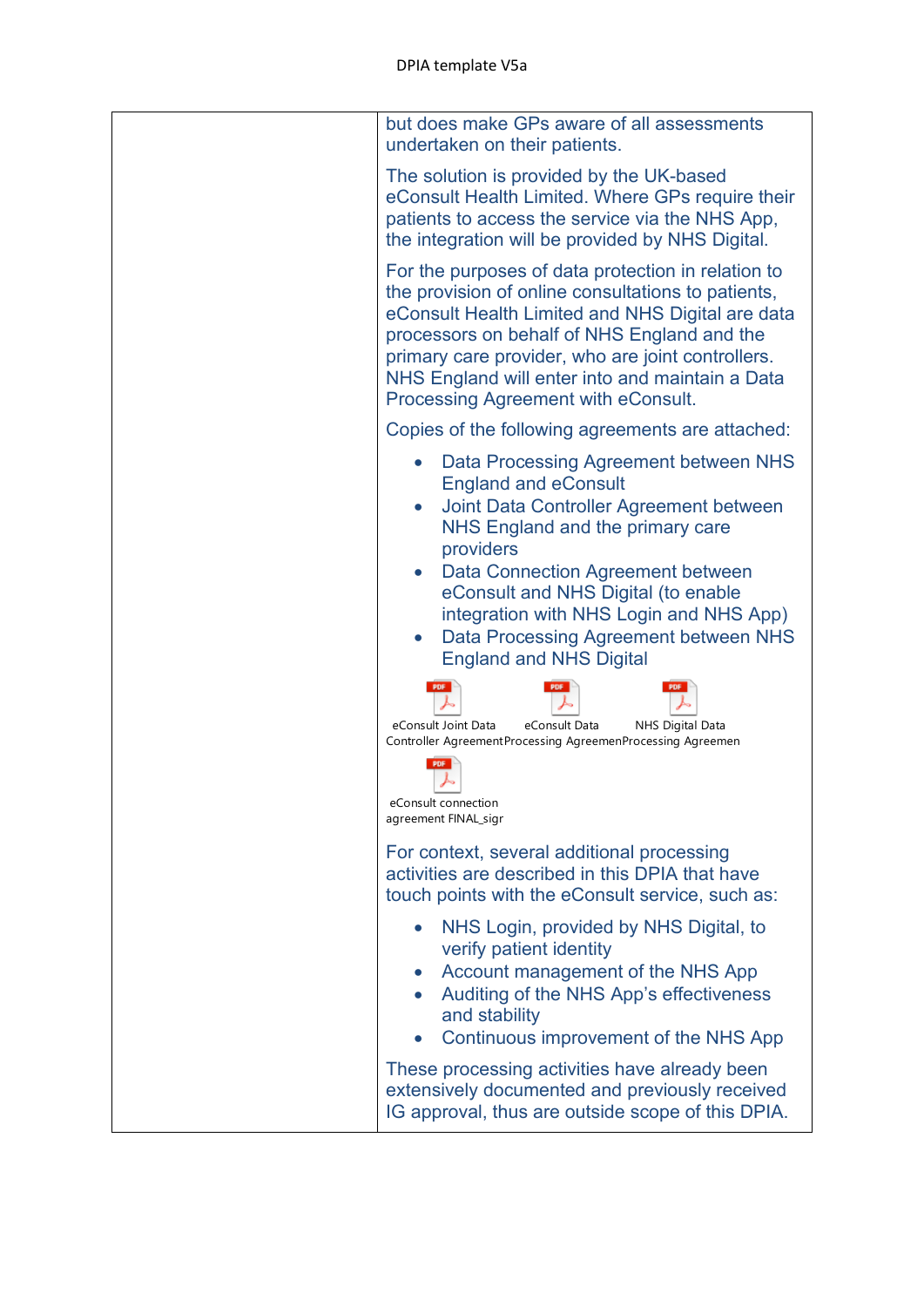### **Nature of the data**

| Will the processing involve anonymised information <sup>1</sup> ? | <b>No</b> |
|-------------------------------------------------------------------|-----------|
| Will the processing involve pseudonymised personal<br>data?       | <b>No</b> |
| Will the processing involve fully identifiable personal<br>data?  | Yes       |

## **Assets**

| Does the proposal involve<br>creating a new information<br>asset?                                   | Yes, NHS England will register the eConsult<br>solution as a national information asset and<br>primary care providers using the solution will also<br>log the solution on local asset registers. |
|-----------------------------------------------------------------------------------------------------|--------------------------------------------------------------------------------------------------------------------------------------------------------------------------------------------------|
| Does the proposal involve<br>processing data held on an<br>existing information asset or<br>assets? | <b>No</b>                                                                                                                                                                                        |
| Is/are the asset owner(s)<br>aware of the proposal                                                  | Yes, within NHS England. Primary care providers<br>will be informed through dedicated<br>communications.                                                                                         |

## **What is the timeframe for the project/programme/initiative?**

Imminent rollout as an ongoing solution, with IG arrangements to be formally reviewed after 6 months.

## **Controllers[2](#page-5-1)**

| <b>NHS England</b>                                                              | Yes, jointly with primary care providers.<br>NHS England it determines the means<br>of the processing. |
|---------------------------------------------------------------------------------|--------------------------------------------------------------------------------------------------------|
| <b>TDA</b>                                                                      | <b>No</b>                                                                                              |
| <b>Monitor</b>                                                                  | <b>No</b>                                                                                              |
| <b>NHS Digital</b>                                                              | <b>No</b>                                                                                              |
| Other (Please do not include any third<br>party that we are contracting with to | Primary care providers using the<br>solution, jointly with NHS England.                                |

<span id="page-5-0"></span><sup>1</sup> anonymous information is information which does not relate to an identified or identifiable natural person or to personal data rendered anonymous in such a manner that the data subject is not or no longer identifiable

<span id="page-5-1"></span><sup>&</sup>lt;sup>2</sup> 'controller' means NHSE, alone or jointly with others, determines the purposes and means of the processing of personal data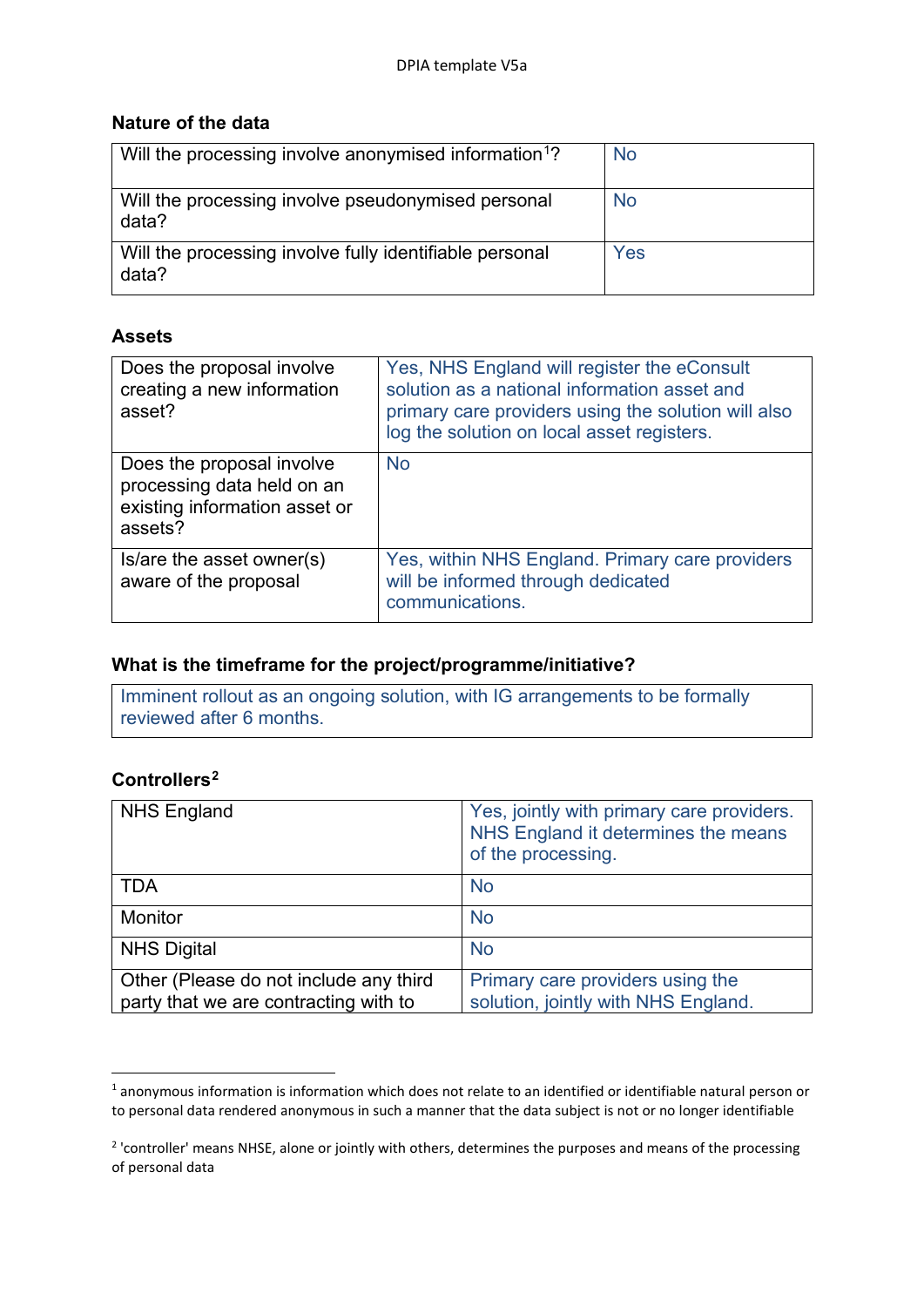| I process personal data for us as a | <b>Primary care providers determine the</b> |
|-------------------------------------|---------------------------------------------|
| processor.)                         | purpose of the processing.                  |

# **Screening questions**

| Does the proposal involve any of the<br>following - drop down list to include:                                                                                                                                                                                               | <b>No</b>                                                                                                                                                                                                                                                                                                                                                                                                                                           |
|------------------------------------------------------------------------------------------------------------------------------------------------------------------------------------------------------------------------------------------------------------------------------|-----------------------------------------------------------------------------------------------------------------------------------------------------------------------------------------------------------------------------------------------------------------------------------------------------------------------------------------------------------------------------------------------------------------------------------------------------|
| <b>NCDR</b><br>$\bullet$                                                                                                                                                                                                                                                     |                                                                                                                                                                                                                                                                                                                                                                                                                                                     |
| <b>Pseudonymised by NHS Digital</b>                                                                                                                                                                                                                                          |                                                                                                                                                                                                                                                                                                                                                                                                                                                     |
| Aggregate data                                                                                                                                                                                                                                                               |                                                                                                                                                                                                                                                                                                                                                                                                                                                     |
| Anonymised data                                                                                                                                                                                                                                                              |                                                                                                                                                                                                                                                                                                                                                                                                                                                     |
| Has processing of this nature already<br>been captured and considered within a<br>previous DPIA? If so, link to reference<br>number                                                                                                                                          | Yes, online consultation solutions in<br>general have been assessed within the<br>NHS App DPIA, attached. This was<br>approved by NHS Digital.<br>NHS App Data<br>Protection Impact As<br>eConsult have also undertaken their<br>own DPIAs to demonstrate the<br>platform's integration with NHS Login<br>and Docman. These were approved<br>internally within eConsult.<br>DPIA - NHS Login<br>DPIA - Docman<br>integration.pdf<br>integration.pdf |
| Will the processing involve a large<br>amount of personal data (including<br>pseudonymised personal data) and<br>affect a large number of data subjects?                                                                                                                     | Yes                                                                                                                                                                                                                                                                                                                                                                                                                                                 |
| Will the project involve the use of a new<br>technology(ies) which might be<br>perceived as being privacy intrusive? i.e.<br>using biometrics, facial recognition,<br>Artificial Intelligence or tracking (such as<br>tracking an individual's geolocation or<br>behaviour)? | <b>No</b>                                                                                                                                                                                                                                                                                                                                                                                                                                           |
| Will the processing introduce or make<br>use of a new platform not currently in<br>use?                                                                                                                                                                                      | Yes                                                                                                                                                                                                                                                                                                                                                                                                                                                 |
| In the absence of proper controls is<br>there the risk that the processing may<br>give rise to discrimination, identity theft                                                                                                                                                | Yes                                                                                                                                                                                                                                                                                                                                                                                                                                                 |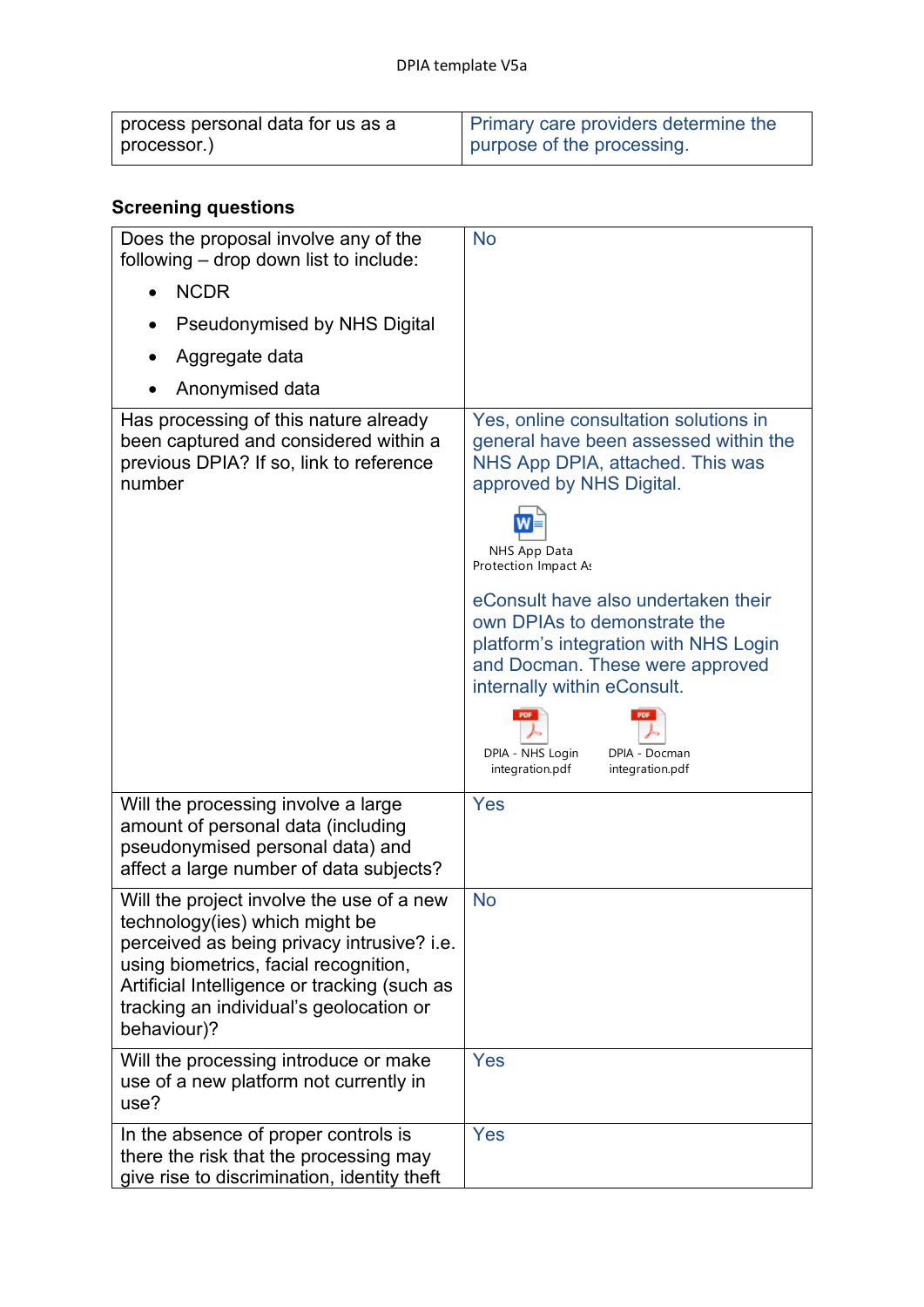| or fraud, financial loss, damage to the<br>reputation, loss of confidentiality of<br>personal data protected by professional<br>secrecy (e.g. health records),<br>unauthorised reversal of<br>pseudonymisation, or any other<br>significant economic or social<br>disadvantage?                                                                         |                                                                                                                                                                                                                                  |
|---------------------------------------------------------------------------------------------------------------------------------------------------------------------------------------------------------------------------------------------------------------------------------------------------------------------------------------------------------|----------------------------------------------------------------------------------------------------------------------------------------------------------------------------------------------------------------------------------|
| Does the proposal introduce difficulties<br>in ensuring that individuals are informed<br>or able to exercise their information<br>rights?                                                                                                                                                                                                               | <b>No</b>                                                                                                                                                                                                                        |
| Will there be processing of genetic data,<br>data concerning health, sex life, racial or<br>ethnic origin, biometric data, political<br>opinions, religion or philosophical<br>beliefs, or trade union membership?                                                                                                                                      | Yes                                                                                                                                                                                                                              |
| Will there be processing of data<br>concerning criminal convictions and<br>offences or related security measures?                                                                                                                                                                                                                                       | <b>No</b>                                                                                                                                                                                                                        |
| Will the project involve the targeting of<br>children or other vulnerable individuals<br>for marketing purposes, profiling or other<br>automated decision making?                                                                                                                                                                                       | <b>No</b>                                                                                                                                                                                                                        |
| Will the processing result in you making<br>decisions or taking actions against<br>individuals in ways which can have a<br>significant impact on them? e.g.<br>decisions about an individual's access to<br>a product, service, opportunity or<br>benefit, or recruitment aptitude test<br>based on automated decision making<br>(including profiling)? | Yes                                                                                                                                                                                                                              |
| Will there be a systematic monitoring of<br>a publicly accessible area on a large<br>scale (e.g. CCTV)?                                                                                                                                                                                                                                                 | <b>No</b>                                                                                                                                                                                                                        |
| Will the processing include any data<br>matching e.g. the combining, comparing<br>or linking of personal data obtained from<br>multiple sources?                                                                                                                                                                                                        | Yes, when verifying patient ID,<br>information provided by the data subject<br>will be matched with the NHS number<br>via NHS Login and other information<br>provided by GP systems. This is<br>described in the NHS Login DPIA. |
| Will personal data about individuals be<br>shared with other organisations or<br>people who have not previously had<br>routine access to the data?                                                                                                                                                                                                      | Yes                                                                                                                                                                                                                              |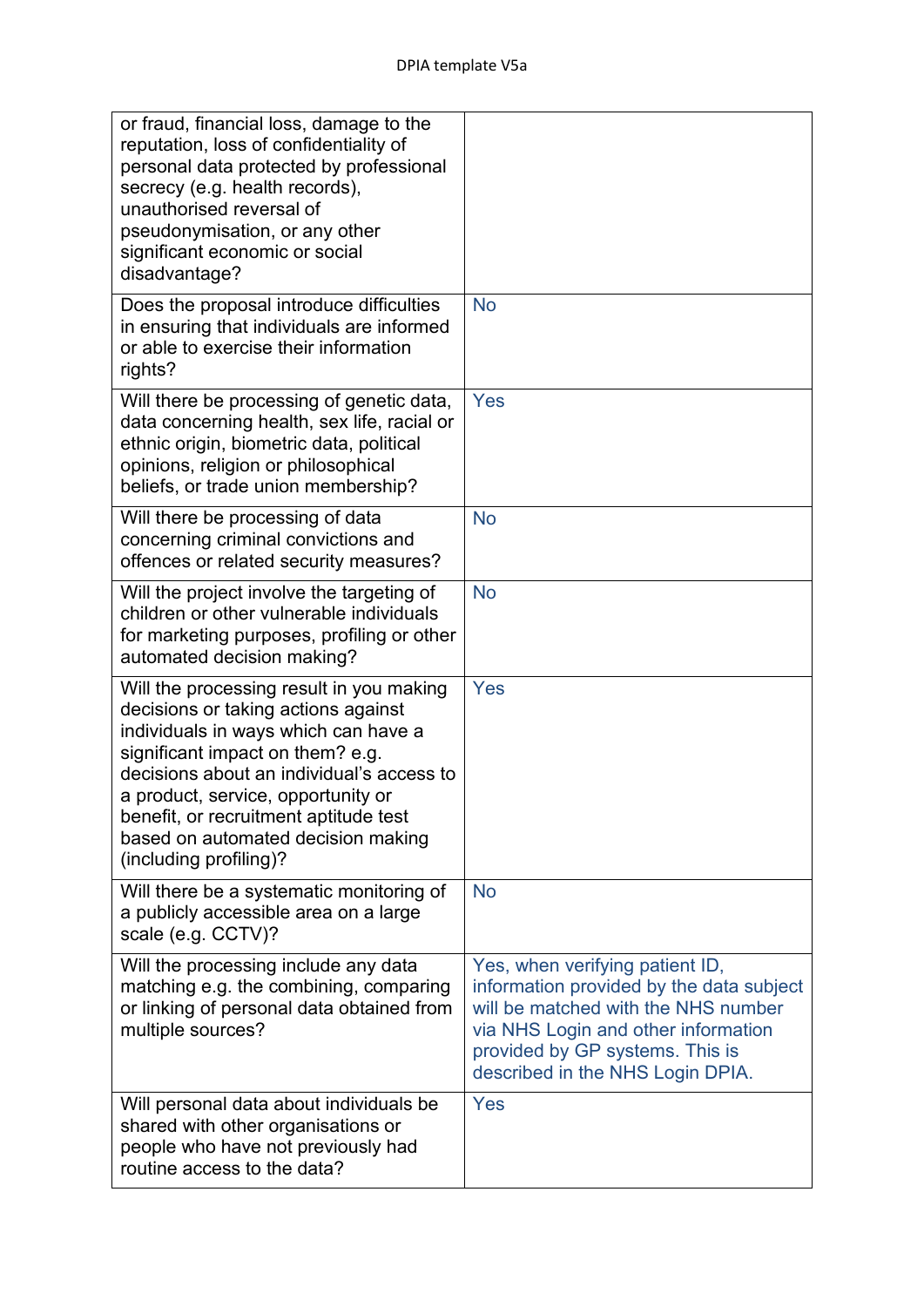| Will the project/proposal use personal<br>data about individuals for a purpose it is<br>not currently used for or in a new way?                                                                             | <b>No</b> |
|-------------------------------------------------------------------------------------------------------------------------------------------------------------------------------------------------------------|-----------|
| Will the project require you to contact<br>individuals in ways which they may find<br>intrusive? i.e. telephoning or emailing<br>them without their prior consent.                                          | <b>No</b> |
| Are you using a Data Processor/third<br>party supplier or is a service/processing<br>activity being transferred to a new<br>supplier/organisation (or re-contracted)<br>at the end of an existing contract? | Yes       |

#### **NB. If the answer to any of the above questions is Y, please complete the rest of the form. If all of the screening questions are answered N, the local IG team must still sign off the DPIA.**

Where the information will include the processing of personal data, please continue.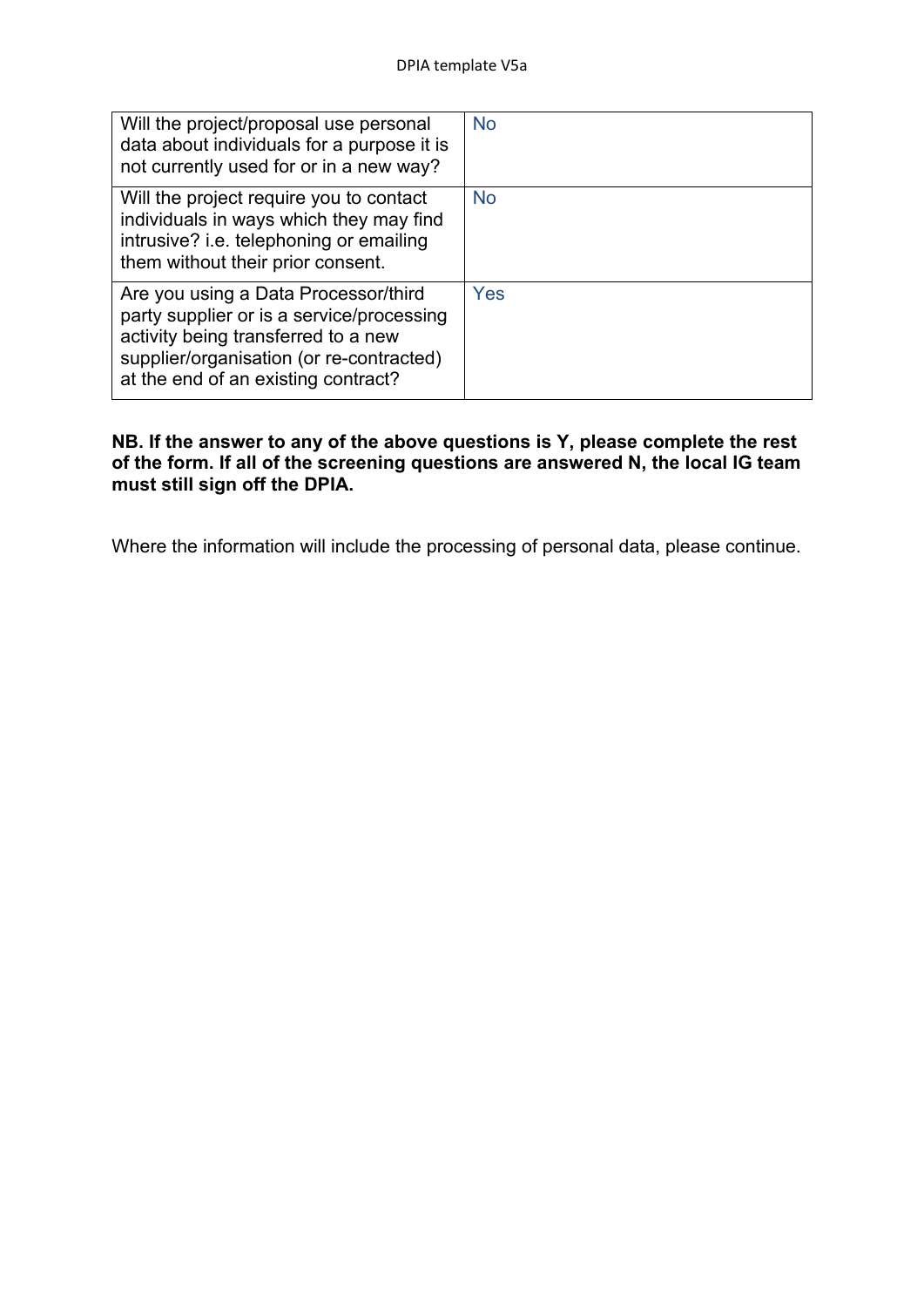### **Personal data[3](#page-9-0)**

| Why would it not be possible to do<br>without personal data?                                                                                        | Online consultations require patients to<br>provide personal data for the purpose of<br>identifying them and diagnosing their<br>symptoms.                                                                          |
|-----------------------------------------------------------------------------------------------------------------------------------------------------|---------------------------------------------------------------------------------------------------------------------------------------------------------------------------------------------------------------------|
| What are the required personal data?<br>Please itemise them or supply a dummy<br>sample, blank forms, screenshots from<br>the prototype system etc. | <b>NHS Number</b><br>$\bullet$<br><b>Name</b><br>$\bullet$<br><b>Address</b><br>$\bullet$<br>Date of Birth<br>$\bullet$<br><b>Sex</b><br><b>Session ID</b><br>Data concerning health (symptoms,<br>conditions etc.) |
| Please confirm that this is the minimum<br>amount of personal data that is<br>necessary.                                                            | This is the minimum data required to<br>confirm the identity of the patient and<br>undertake their consultation.                                                                                                    |
| Would it be possible for NHSE to use<br>pseudonymised personal data for any<br>element of the processing?                                           | NHS England will not receive personal<br>data associated with this processing.<br>For primary care providers,<br>pseudonymising the personal data<br>would render it unusable for the<br>purposes described above.  |
| If Y, please specify the element(s) and<br>describe the pseudonymisation<br>technique(s) that we are proposing to<br>use.                           | Not applicable.                                                                                                                                                                                                     |

# **Scale and constituency(ies)**

| What is the scale of the<br>processing (i.e.<br>(approximately) how many<br>people will be the subject of<br>the processing)? | Within a primary care provider, the online<br>consultation solution could span the entirety of the<br>practice list, which varies significantly by provider.<br>Nationally, the scope will span the practice lists of<br>all primary care providers using the solution under<br>these arrangements. |
|-------------------------------------------------------------------------------------------------------------------------------|-----------------------------------------------------------------------------------------------------------------------------------------------------------------------------------------------------------------------------------------------------------------------------------------------------|
| Please describe the<br>constituency(ies).                                                                                     | Patients.                                                                                                                                                                                                                                                                                           |

<span id="page-9-0"></span><sup>&</sup>lt;sup>3</sup> 'personal data' means any information relating to an identified or identifiable natural person ('data subject'); an identifiable natural person is one who can be identified, directly or indirectly, in particular by reference to an identifier such as a name, an identification number, location data, an online identifier or to one or more factors specific to the physical, physiological, genetic, mental, economic, cultural or social identity of that natural person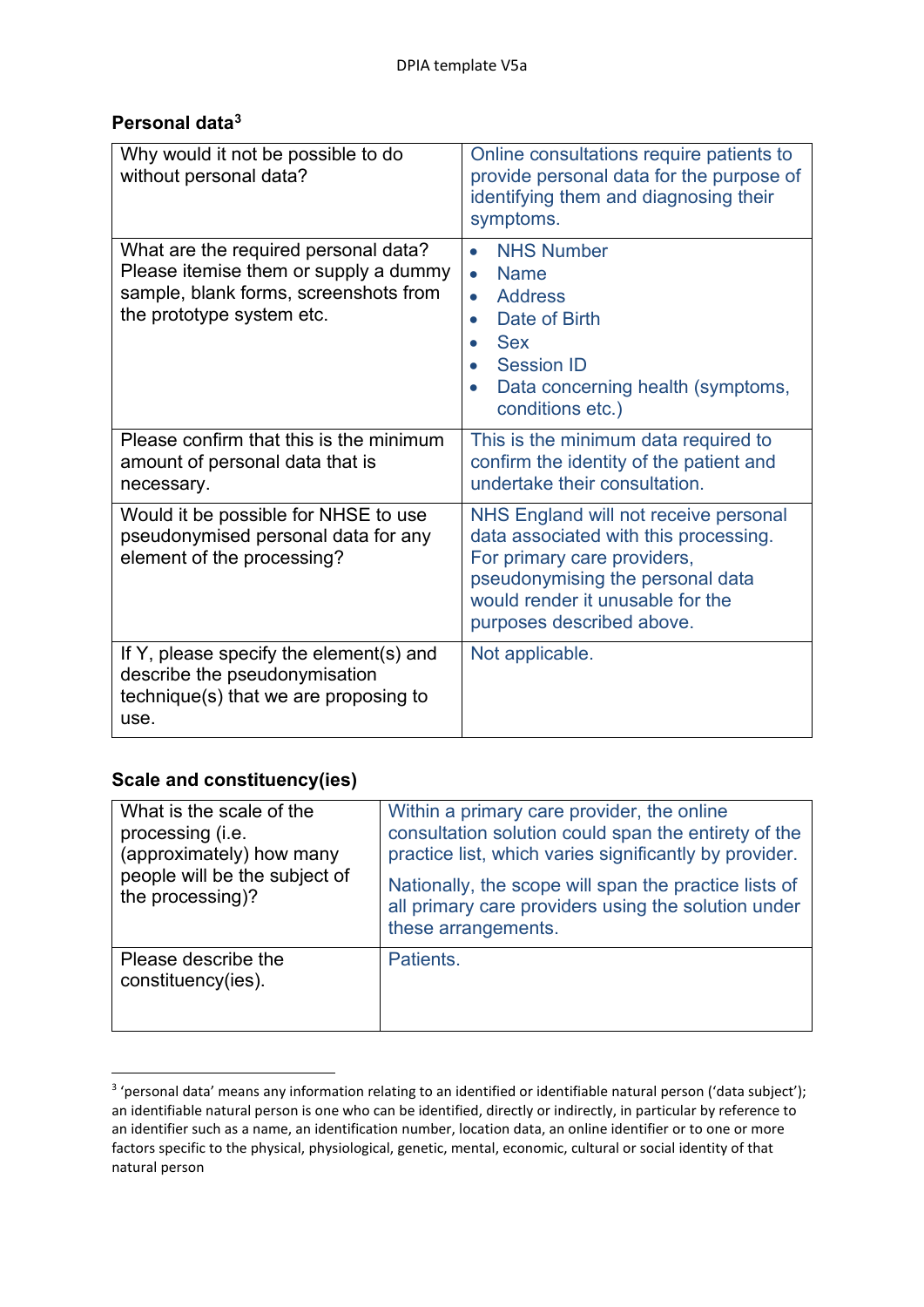#### **Outcomes**

| What will be the effects of the | The processing will determine appropriate                                                                                                                                                                                                                                                      |
|---------------------------------|------------------------------------------------------------------------------------------------------------------------------------------------------------------------------------------------------------------------------------------------------------------------------------------------|
| processing (i.e. what           | courses of action for the patient in managing their                                                                                                                                                                                                                                            |
| actions/decisions will result   | symptoms, which could include seeking a GP                                                                                                                                                                                                                                                     |
| from the processing)?           | appointment, undertaking self-care or accessing<br>other NHS services (e.g. NHS111, pharmacies). It<br>is important to note that the patient will not be<br>obliged by the advice provided by the online<br>consultation solution and will be free to request a<br>GP appointment at any time. |

#### **Purpose(s) and legal basis(es) of the processing**

Is the processing necessary for a task that is within the organisations' remit as public authorities?

**Yes**

**NHS England and Primary Care Providers:** GDPR Article 6(1)(e), which permits us to process personal information that is necessary to provide a service which is in the public interest.

Is NHSE under a legal obligation to carry out the processing?

**No**

Is the processing necessary for the arrangement or fulfilment of a contract between NHSE and the subject(s) of the personal data?

**No**

Will we be seeking, and recording, freely given, specific and informed consent<sup>[4](#page-10-0)</sup> to the processing? If so, please supply a copy of the draft consent form.

**No**

Is the processing necessary in an emergency situation to protect the life or safety of any person? (NB This basis should be used only where the processing cannot be based on another legal basis.)

**No**

<span id="page-10-0"></span><sup>4</sup> 'consent' of the data subject means any freely given, specific, informed and unambiguous indication of the data subject's wishes by which he or she, by a statement or by a clear affirmative action, signifies agreement to the processing of personal data relating to him or her - this must be demonstrable by NHSE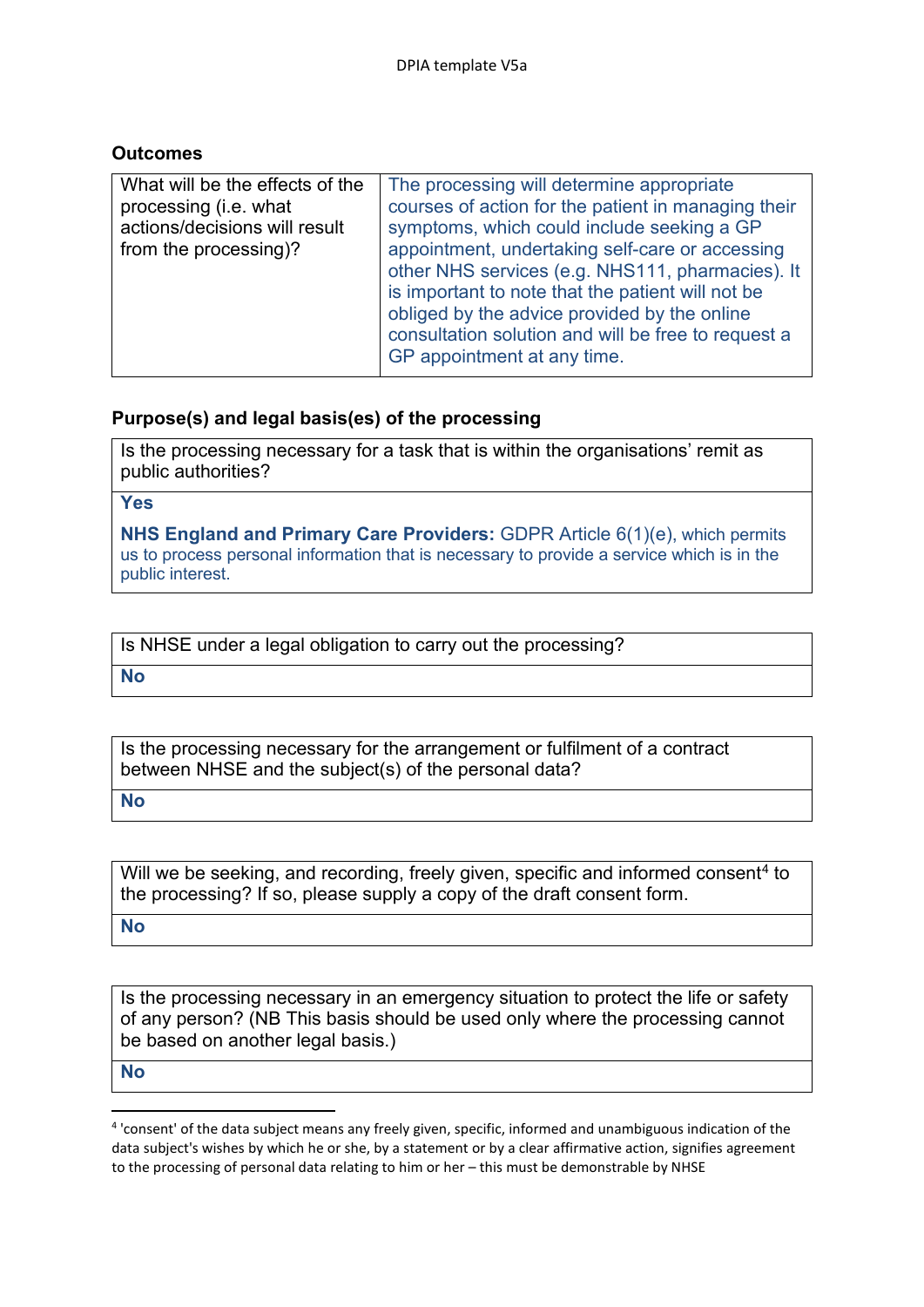Is the processing necessary in the legitimate interests of NHSE or a third party? **No**

### **Special categories of personal data**

| Will the processing involve personal data about:                              |           |  |
|-------------------------------------------------------------------------------|-----------|--|
| racial or ethnic origin                                                       | <b>No</b> |  |
| political opinions                                                            | <b>No</b> |  |
| religious or philosophical beliefs                                            | <b>No</b> |  |
| trade union membership                                                        | <b>No</b> |  |
| genetic data <sup>5</sup>                                                     | <b>No</b> |  |
| biometric data <sup>6</sup>                                                   | <b>No</b> |  |
| data concerning health <sup>7</sup>                                           | Yes       |  |
| data concerning the sex life or<br>sexual orientation of the data<br>subjects | Yes       |  |

#### **Legal basis(es) for special category personal data**

| Legal basis                                                                                      | Personal data to which this legal basis<br>relates:                               |
|--------------------------------------------------------------------------------------------------|-----------------------------------------------------------------------------------|
|                                                                                                  | Data concerning health transmitted as<br>part of the online consultation process. |
| explicit consent<br>$\bullet$                                                                    | <b>No</b>                                                                         |
| required in the field of<br>$\bullet$<br>employment, social security or<br>social protection law | <b>No</b>                                                                         |
| necessary in an emergency<br>$\bullet$<br>situation to protect the life or                       | <b>No</b>                                                                         |

<span id="page-11-0"></span><sup>5</sup> 'genetic data' means personal data relating to the inherited or acquired genetic characteristics of a natural person which give unique information about the physiology or the health of that natural person and which result, in particular, from an analysis of a biological sample from the natural person in question

<span id="page-11-1"></span><sup>6</sup> 'biometric data' means personal data resulting from specific technical processing relating to the physical, physiological or behavioural characteristics of a natural person, which allow or confirm the unique identification of that natural person, such as facial images or dactyloscopic data

<span id="page-11-2"></span><sup>7</sup> 'data concerning health' means personal data related to the physical or mental health of a natural person, including the provision of health care services, which reveal information about his or her health status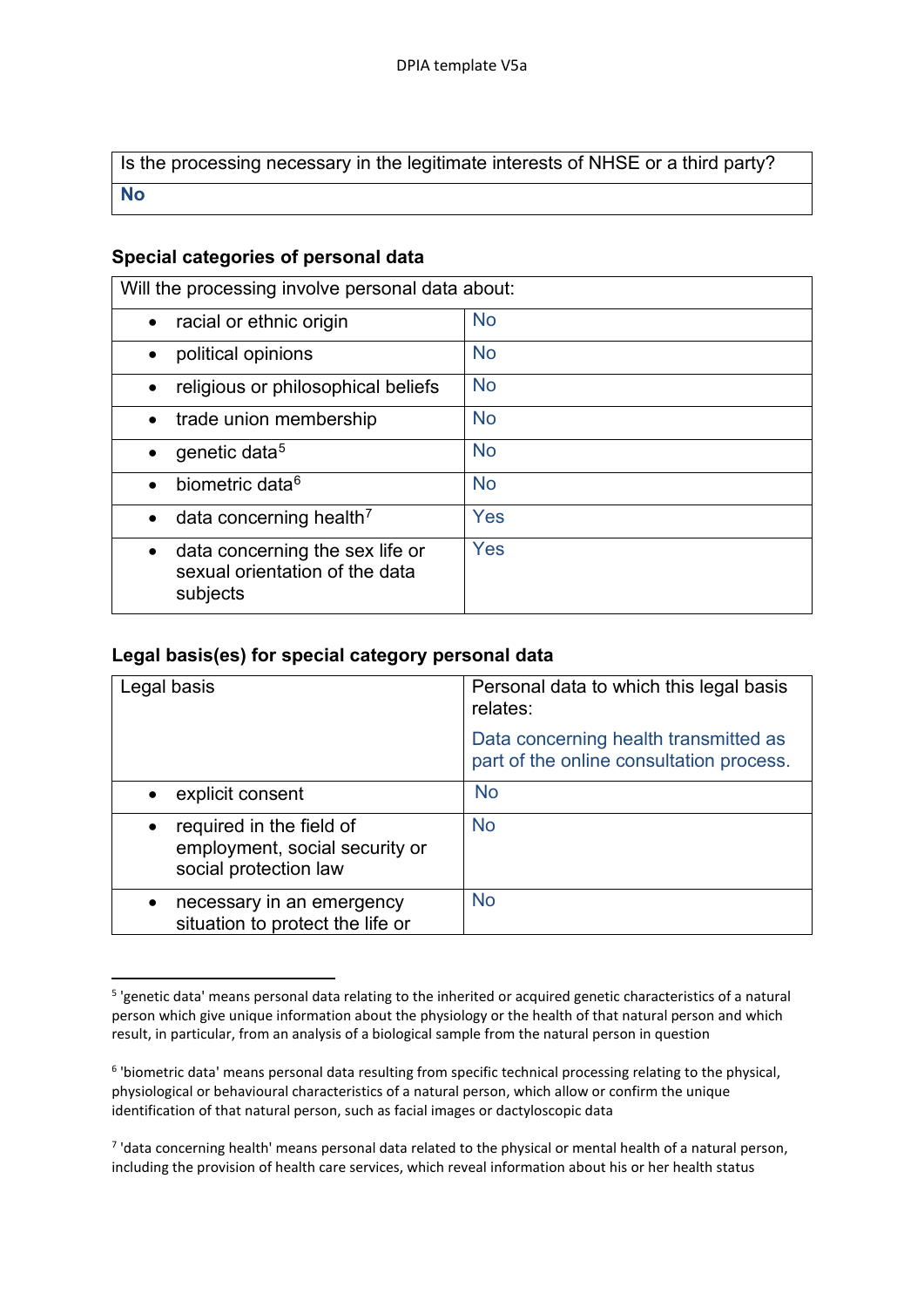| safety of any person where the<br>data subject cannot consent               |                                                                                                                                                                                      |
|-----------------------------------------------------------------------------|--------------------------------------------------------------------------------------------------------------------------------------------------------------------------------------|
| data subject has put the personal<br>$\bullet$<br>data in the public domain | <b>No</b>                                                                                                                                                                            |
| necessary for legal claims or to<br>$\bullet$<br>the Courts                 | <b>No</b>                                                                                                                                                                            |
| necessary for reasons of<br>$\bullet$<br>substantial public interest        | <b>No</b>                                                                                                                                                                            |
| necessary for health or social<br>care purposes                             | Yes                                                                                                                                                                                  |
| (please specify below)                                                      | <b>NHS England and Primary Care</b><br><b>Providers: GDPR Article 9(2)(h), which</b><br>permits us to process personal information<br>to provide and manage a health care<br>system. |
| necessary for public health                                                 | <b>No</b>                                                                                                                                                                            |

#### **Common law duty of confidentiality**

| Are any of the data subject to a duty of<br>confidentiality (e.g. clinical records, OH<br>details, payroll information)? If so,<br>please specify them. | Yes                                                                                                                                                                                                       |
|---------------------------------------------------------------------------------------------------------------------------------------------------------|-----------------------------------------------------------------------------------------------------------------------------------------------------------------------------------------------------------|
| Where it is planned to disclose such<br>data, what are the grounds for doing<br>so?                                                                     | The disclosure of confidential data<br>directly from patients is required for the<br>provision of their direct care, therefore<br>implied consent provides grounds for<br>meeting GPs duty of confidence. |
|                                                                                                                                                         | No personal data is shared with NHS<br>England.                                                                                                                                                           |
| If the processing is of data concerning<br>health or social care, is it for a purpose<br>other than direct care <sup>8</sup> ?                          | <b>No</b>                                                                                                                                                                                                 |

<span id="page-12-0"></span><sup>8</sup> direct care: a clinical, social or public health activity concerned with the prevention, investigation and treatment of illness and the alleviation of suffering of individuals. It includes supporting individuals' ability to function and improve their participation in life and society. It includes the assurance of safe and high quality care and treatment through local audit, the management of untoward or adverse incidents, person satisfaction including measurement of outcomes undertaken by one or more registered and regulated health or social care professionals and their team with whom the individual has a legitimate relationship for their care.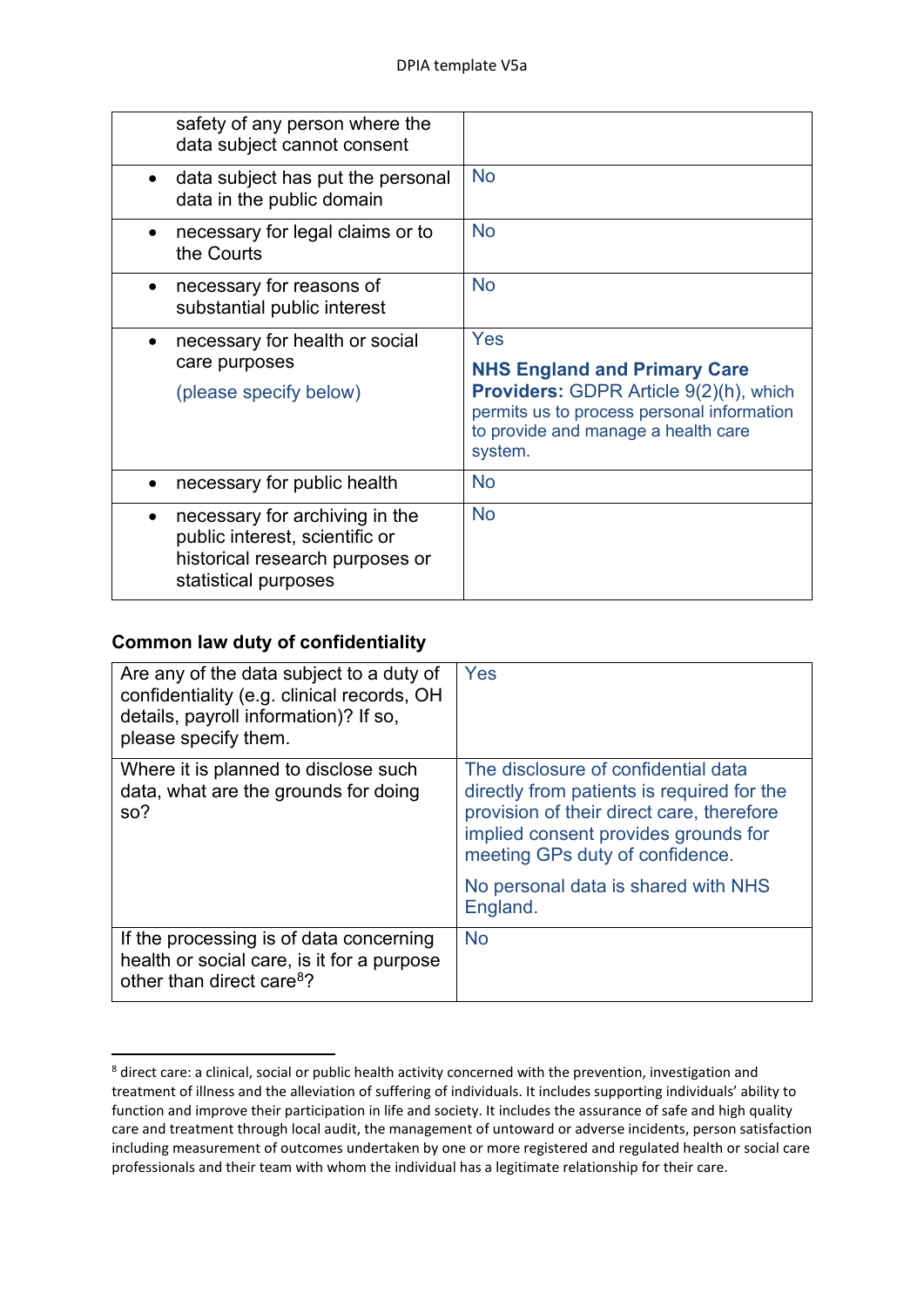## **Consultation**

| Would it be appropriate to seek the<br>views of data subjects or their<br>representatives on the proposed<br>processing?                                                                                                         | Yes                                                                                                             |
|----------------------------------------------------------------------------------------------------------------------------------------------------------------------------------------------------------------------------------|-----------------------------------------------------------------------------------------------------------------|
| If Y, how will this be done?                                                                                                                                                                                                     | A cohort of patients were invited to<br>consult on the eConsult and NHS App<br>solutions before they went live. |
| If N, why is this the case?                                                                                                                                                                                                      | Not applicable                                                                                                  |
| Would it be helpful to seek advice from<br>independent experts (clinicians, security<br>experts, ethicists etc.) where their<br>specialist knowledge would be useful in<br>understanding and managing privacy<br>risks?          | Yes                                                                                                             |
| If Y, how will this be done?                                                                                                                                                                                                     | Opinions have been sought from digital<br>and IG specialists in NHSX, NHS<br><b>England and NHS Digital</b>     |
| Will any other stakeholder(s) (whether<br>internal or external) need to be<br>consulted about the proposed<br>processing (e.g. NHSE Central team,<br>Public Health England, NHS Digital, the<br>Office for National Statistics)? | <b>No</b>                                                                                                       |
| What was/were the outcomes(s) of such<br>consultation?                                                                                                                                                                           | The solution has deemed to be secure<br>from a data protection and information<br>security perspective.         |

## **Datasets and access**

| Purpose /<br>process                              | <b>Required data items</b>                                                                                                                                                                                                                       | <b>Accessed by</b><br>(Roles)                                                                                          | <b>Storage location</b>                                                                                           |
|---------------------------------------------------|--------------------------------------------------------------------------------------------------------------------------------------------------------------------------------------------------------------------------------------------------|------------------------------------------------------------------------------------------------------------------------|-------------------------------------------------------------------------------------------------------------------|
| Verifying patient<br>identity (via NHS<br>Login)  | approval                                                                                                                                                                                                                                         | Verifying patient ID is undertaken via NHS Login, which has<br>been subject to IG scrutiny separately and has received |                                                                                                                   |
| Provision of<br>online<br>consultation<br>service | <b>NHS Number</b><br>$\bullet$<br><b>Name</b><br>$\bullet$<br><b>Address</b><br>$\bullet$<br>Date of Birth<br>$\bullet$<br><b>Sex</b><br><b>Session ID</b><br>$\bullet$<br>Data concerning<br>$\bullet$<br>health (symptoms,<br>conditions etc.) | <b>Primary care</b><br>$\bullet$<br>provider<br>eConsult<br><b>Docman</b><br><b>NHS Digital</b>                        | $\bullet$ UK<br>• Some data may<br>be transferred<br>via EEA<br>servers during<br>transit through<br>the NHS App, |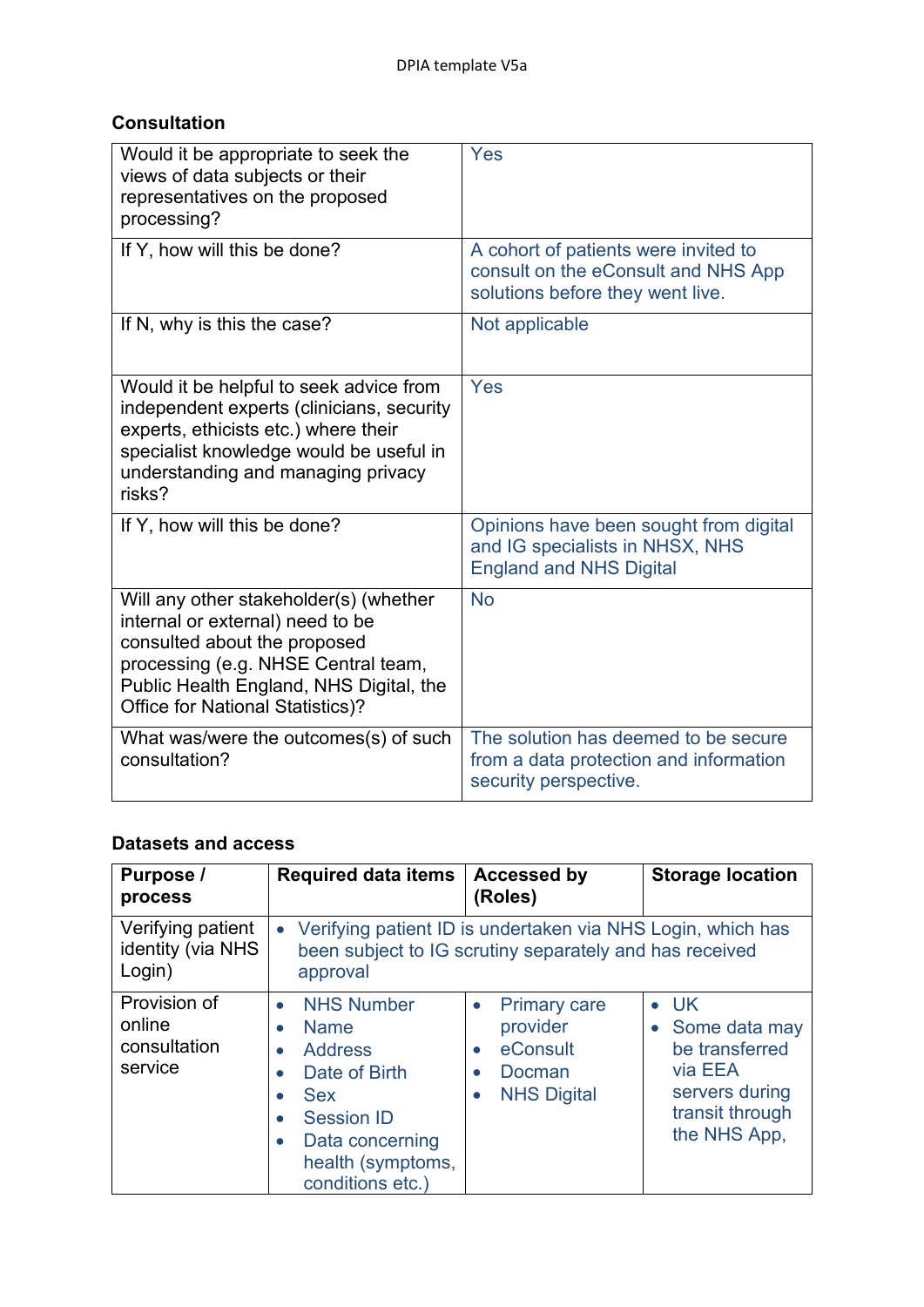|                                                                                               |  |                                                                                                                                                                                                                                                                                                                                                                                                                                                                      | though it is not<br>stored offshore |
|-----------------------------------------------------------------------------------------------|--|----------------------------------------------------------------------------------------------------------------------------------------------------------------------------------------------------------------------------------------------------------------------------------------------------------------------------------------------------------------------------------------------------------------------------------------------------------------------|-------------------------------------|
| Data processor <sup>9</sup>                                                                   |  |                                                                                                                                                                                                                                                                                                                                                                                                                                                                      |                                     |
| Will the processing be wholly or partly<br>performed on our behalf by a data<br>processor(s)? |  | Yes                                                                                                                                                                                                                                                                                                                                                                                                                                                                  |                                     |
| If Y please give details                                                                      |  | eConsult will be the primary data<br>processor providing the online<br>consultation service.                                                                                                                                                                                                                                                                                                                                                                         |                                     |
|                                                                                               |  | NHS Digital will be an additional<br>processor for providers using the<br>eConsult solution via the NHS App.                                                                                                                                                                                                                                                                                                                                                         |                                     |
| Where is the data to be processed by<br>the data processor?                                   |  | eConsult store and process all data in<br>the UK for providing online consultation<br>services and audit and improvements.                                                                                                                                                                                                                                                                                                                                           |                                     |
|                                                                                               |  | During transit through the NHS App,<br><b>NHS Digital may process some</b><br>personal data via EEA servers, though it<br>is not stored offshore. Organisation-<br>wide agreements between NHS Digital<br>and their sub-processor (Akamai) are in<br>place with full organisational and<br>technical controls. Contractual<br>arrangements between NHS Digital and<br>Akamai will be reviewed in accordance<br>with the review date of the eConsult<br>arrangements. |                                     |

If the processing is not completed by a data processor, please ignore the following questions and proceed to the 'Collection of personal data' section …

| What assurance has been/will be<br>sought about the/each processor's<br>compliance with the GDPR? | eConsult has completed NHS England's<br>data processor assurance checklist as<br>part of this DPIA. IG specialists in NHS<br>England, NHS Digital and NHSX have<br>worked closely with eConsult on this<br>project and have assured their<br>capability. |
|---------------------------------------------------------------------------------------------------|----------------------------------------------------------------------------------------------------------------------------------------------------------------------------------------------------------------------------------------------------------|
|                                                                                                   | One issue remains with challenges that<br>eConsult continue to face replicating the<br>terms of our Data Processing<br>Agreement with a sub-processor,<br>Docman. However, Docman is an                                                                  |

<span id="page-14-0"></span><sup>9</sup> 'processor' means a natural or legal person, public authority, agency or other body which processes personal data on behalf of the controller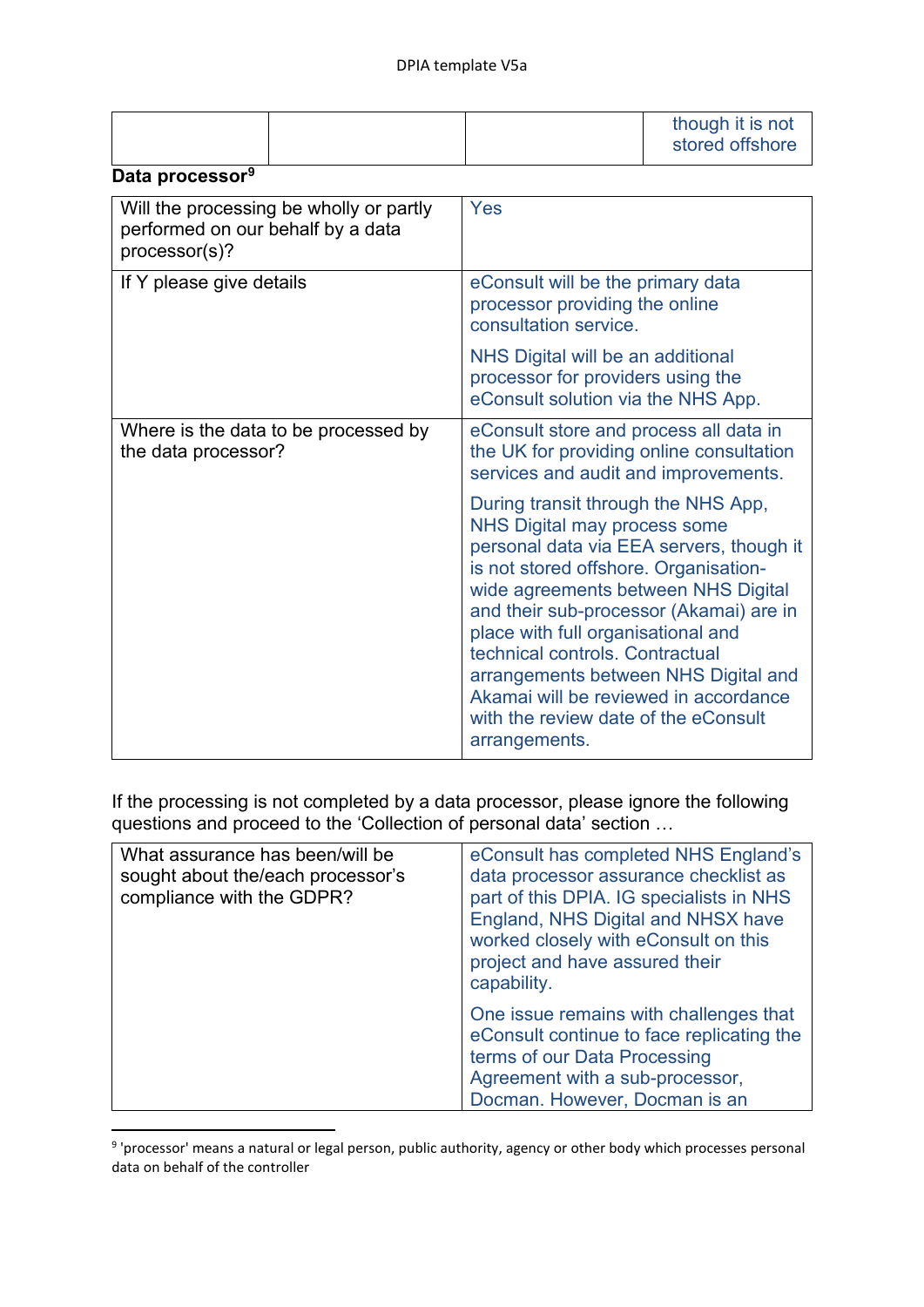|                                                                                                                                                                                                 | approved supplier under NHS England's<br><b>GPIT Futures framework and has</b><br>provided IG assurance through that<br>framework. In addition, eConsult have<br>committed to uplifting their data<br>processing terms with Docman within<br>six months.<br>NHS Digital is a trusted party and has<br>completed NHS England's Data<br>Processor Assurance checklist. |
|-------------------------------------------------------------------------------------------------------------------------------------------------------------------------------------------------|----------------------------------------------------------------------------------------------------------------------------------------------------------------------------------------------------------------------------------------------------------------------------------------------------------------------------------------------------------------------|
| Will the contract use NHS England's<br>standard data processing agreement<br>template?                                                                                                          | Yes, NHS England's standard Data<br>Processing Agreement template has<br>been put in place with eConsult and<br>NHS Digital, while commercial contracts<br>will be established through Principal<br>Agreements between eConsult and<br>primary care providers, or their CCGs<br>on their behalf.                                                                     |
| Will the contract contain standard<br>clauses to require compliance with the<br>GDPR?                                                                                                           | Yes                                                                                                                                                                                                                                                                                                                                                                  |
| Will the contract contain clauses to<br>address the secure transfer of the<br>personal data to a successor data<br>processor should this become<br>necessary or upon the expiry of the<br>term? | Yes                                                                                                                                                                                                                                                                                                                                                                  |

# **Collection of personal data**

| Will personal data be collected from the<br>data subject?              | Yes                                                                                                                                                                         |
|------------------------------------------------------------------------|-----------------------------------------------------------------------------------------------------------------------------------------------------------------------------|
| Will personal data be obtained from<br>sources other than the subject? | <b>No</b>                                                                                                                                                                   |
| Will personal data be collected from a third<br>party(ies)?            | Yes                                                                                                                                                                         |
| If Y, please identify the third party(ies)?                            | Where using NHS Login to verify<br>patient identity, NHS Login will<br>provide and present the NHS<br>number to verify against information<br>provided by the data subject. |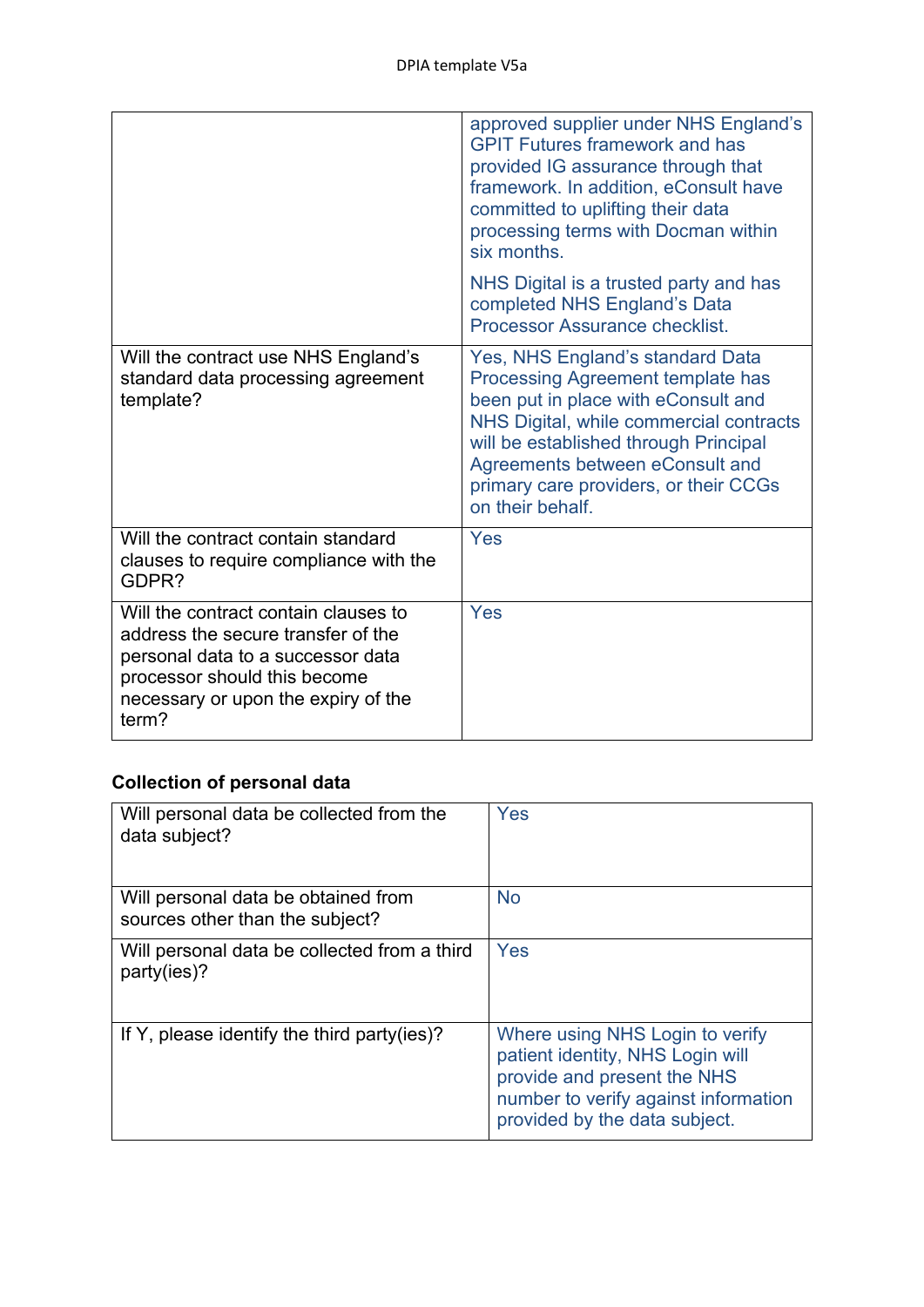| Is the provision of personal data obligatory<br>or voluntary?                                                             | Voluntary, as patients will not be<br>required or mandated to use online<br>consultation services.                                                                          |
|---------------------------------------------------------------------------------------------------------------------------|-----------------------------------------------------------------------------------------------------------------------------------------------------------------------------|
| If obligatory, why/how is that the case?                                                                                  | Not applicable                                                                                                                                                              |
| What are the possible consequences for a<br>data subject if there is a failure to provide<br>the requested personal data? | The patient will be unable to use the<br>online consultation service; however,<br>this will not prohibit them from<br>arranging a traditional appointment<br>with their GP. |

# **Privacy information**

| How will the data subjects be informed of<br>the processing of personal data about<br>them? | Privacy information will be made<br>available to data subjects through<br>the following mechanisms:                                             |  |
|---------------------------------------------------------------------------------------------|-------------------------------------------------------------------------------------------------------------------------------------------------|--|
|                                                                                             | NHS England's privacy notice<br>The NHS App's privacy notice<br>Directly via eConsult solution<br>$\bullet$<br>eConsult FPNs v1.0<br>FINAL.docx |  |

# **Accuracy of personal data**

| How will we ensure the accuracy of the<br>personal data (including their<br>rectification or erasure where<br>necessary)? | For ID verification via NHS Login, NHS<br>Login provides a check between the<br>NHS number held by NHS Login and<br>the Patient Demographic Service (PDS)<br>to ensure validity and consistency. The<br>PDS service has robust procedures for<br>ensuring the accuracy of data held<br>within it. |  |
|---------------------------------------------------------------------------------------------------------------------------|---------------------------------------------------------------------------------------------------------------------------------------------------------------------------------------------------------------------------------------------------------------------------------------------------|--|
|                                                                                                                           | Where NHS Login is not used, the<br>primary care provider will manually<br>confirm a patient's ID prior to the<br>consultation beginning and will update<br>any inaccuracies in personal data in line<br>with local procedures.                                                                   |  |
|                                                                                                                           | Data accuracy will not be an issue for<br>personal data associated with<br>consultations, as this will be provided<br>directly by the data subject and<br>summarised for the GP through<br>automated algorithms.                                                                                  |  |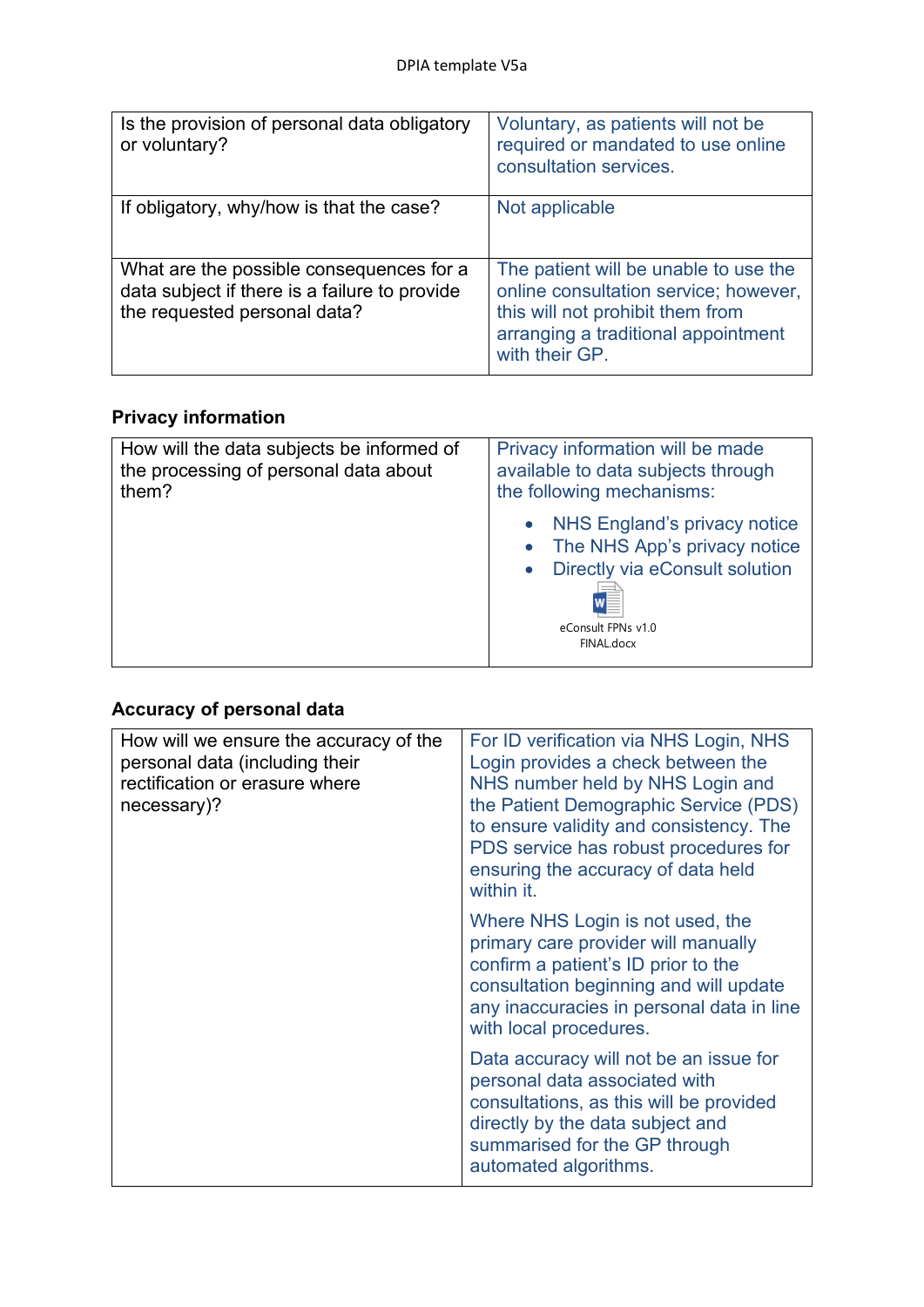| How will we monitor the quality of the<br>personal data?                                                                                                                                           | For ID verification, this will take place in<br>real time as the patient's ID is<br>confirmed.                                                                                                          |
|----------------------------------------------------------------------------------------------------------------------------------------------------------------------------------------------------|---------------------------------------------------------------------------------------------------------------------------------------------------------------------------------------------------------|
| Subject access and data subjects' rights                                                                                                                                                           |                                                                                                                                                                                                         |
| How will it be possible to provide a copy<br>of the personal data processed about a<br>particular individual to them (redacted<br>as necessary) should they request<br>access to this information? | Under the joint controller arrangements,<br>the primary care providers will retain<br>responsibility for responding to Subject<br><b>Access Requests in line with local</b><br>policies and procedures. |
| (If you are purchasing an information<br>management system, you should<br>consider including requirements in the<br>specification about searching and<br>subject access requests.)                 |                                                                                                                                                                                                         |
| What processes will be put in place to<br>ensure that other data subjects rights<br>can be appropriately applied to the<br>personal data if necessary?                                             | Under the joint controller arrangements,<br>the primary care providers will retain<br>responsibility for responding to Subject<br><b>Rights Requests in line with local</b><br>policies and procedures. |

#### **Data sharing (other than between NHSE and NHSI)**

| Will some or all of the personal data be | No, beyond sharing with data        |
|------------------------------------------|-------------------------------------|
| shared with a third party (other than    | processors identified above and any |
| NHSE / NHSI)                             | necessary sub-processors (described |
|                                          | below).                             |

If N, please skip outflows in the next section …

| If Y, will the personal data be disclosed $\Box$ Not applicable |  |
|-----------------------------------------------------------------|--|
| to a recipient(s) in a country outside the                      |  |
| EEA or an international organisation?                           |  |

#### **Data flows**

Attached below are data flow maps representing the end-to-end journey of personal data for primary care providers utilising eConsult in the following scenarios:

- 1. Via the NHS App (verified through NHS Login), the eConsult platform utilising NHS Login or the eConsult platform as a guest (where patient identification is then manually confirmed by practice staff)
- 2. Where the primary care provider utilises MESH interoperability, Docman integration or NHS Mail to receive the consultation summary from eConsult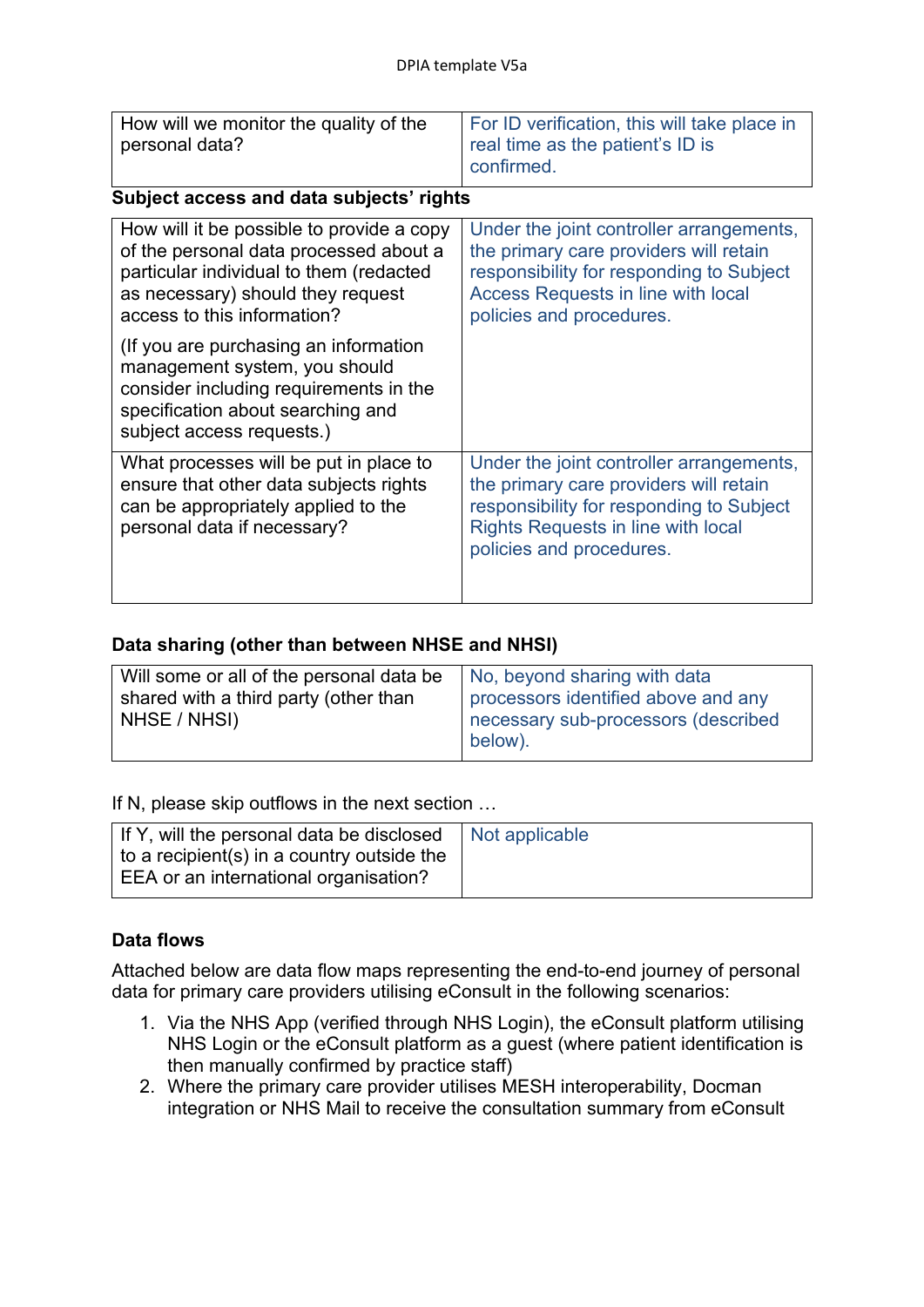#### DPIA template V5a



Attached below is a data flow map of the personal data flow via the NHS App for patient ID verification: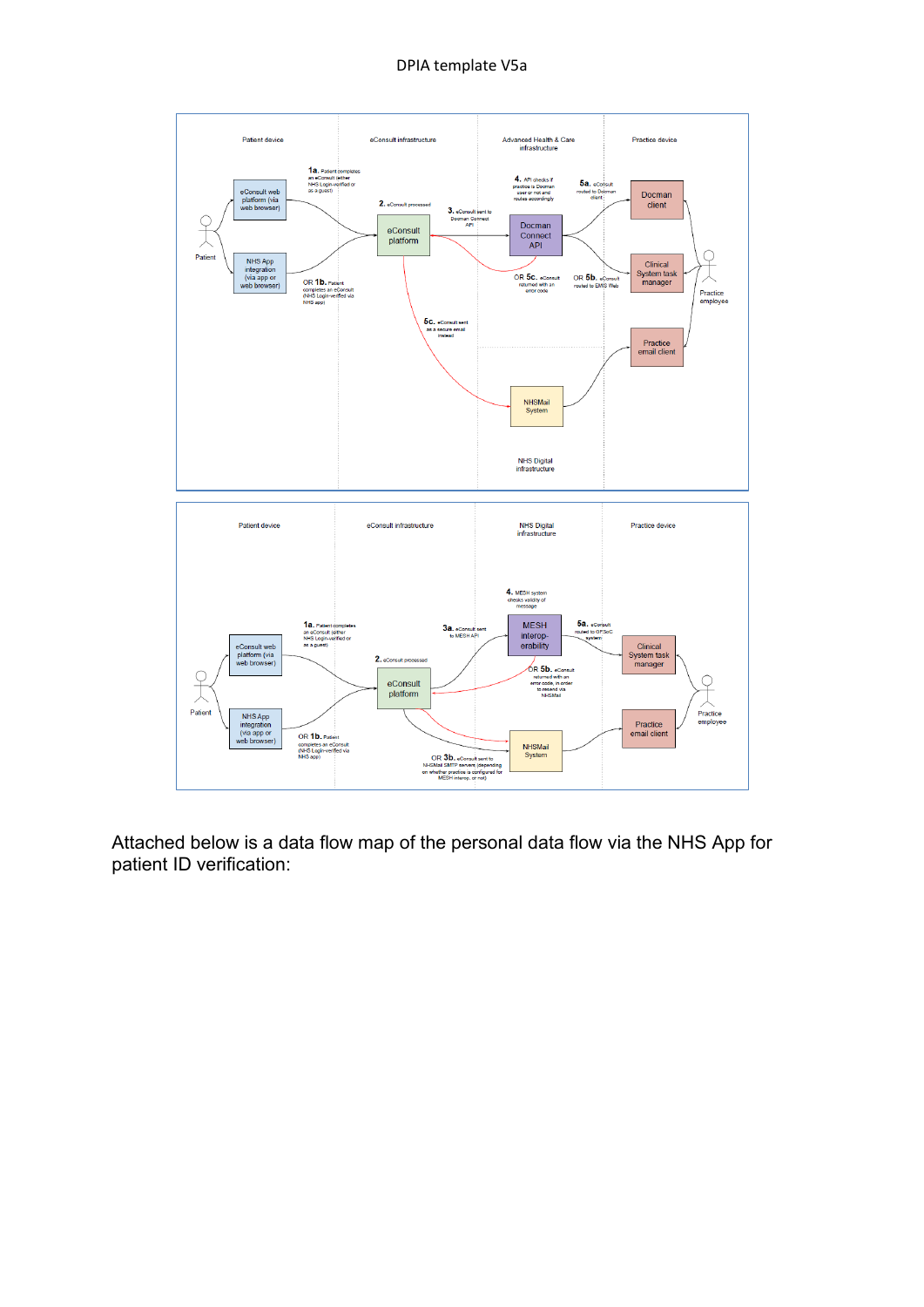| <b>GP Providers</b><br>NHS Login<br>NHS App<br>eConsult<br>User       |
|-----------------------------------------------------------------------|
|                                                                       |
| 1 Login                                                               |
| 2 Authentication Request                                              |
|                                                                       |
| 3 Authentication Response<br>[ODS Code, NHS Number]                   |
|                                                                       |
| 4 Logged in                                                           |
| 5 Start online consultation                                           |
|                                                                       |
| , Fetch service definition<br>' [ODS Code]                            |
|                                                                       |
| 7 Return T&Cs question                                                |
| 8 Ask for consent                                                     |
|                                                                       |
| 9 Consent question answered                                           |
| [Consent given]<br>alt                                                |
| 10 Request demographic data                                           |
|                                                                       |
| 11 Return [Name, Address, DOB, Sex]                                   |
|                                                                       |
| 12 Consent given<br>[NHS Number, Name, Address, DOB, Sex]             |
|                                                                       |
| [until end of consultation]<br>loop                                   |
| 13 Return question                                                    |
| 14 present question                                                   |
|                                                                       |
| 15 answer question                                                    |
| 16 provide answer                                                     |
|                                                                       |
| 17 eMail PDF of the consultation [NHS Number, Name, Address, Age, Sex |
| 18 Remove local copy of the data                                      |
|                                                                       |
|                                                                       |
| 19 End consultation                                                   |
| User                                                                  |
| <b>GP Providers</b><br>NHS App<br>NHS Login<br>eConsult               |
|                                                                       |
|                                                                       |
|                                                                       |

| <b>Inflows</b>                     |                                                         |           |                                          |                                               |                                             |
|------------------------------------|---------------------------------------------------------|-----------|------------------------------------------|-----------------------------------------------|---------------------------------------------|
| Sender                             | Content                                                 | Pseudo?   | Mode                                     | <b>Security</b>                               | Recipient                                   |
| Data subject<br>(Verification)     | Demographic<br>data and<br><b>identifiers</b>           | <b>No</b> | eConsult<br>website or<br><b>NHS App</b> | <b>Encrypted in</b><br>transit and at<br>rest | <b>NHS Login</b>                            |
| <b>NHS Login</b><br>(Verification) | <b>NHS Number</b>                                       | <b>No</b> | <b>NHS App</b>                           | <b>Encrypted in</b><br>transit and at<br>rest | <b>NHS App</b>                              |
| Data subject<br>(Consultation)     | Demographic<br>data and<br>data<br>concerning<br>health | <b>No</b> | eConsult<br>website or<br><b>NHS App</b> | <b>Encrypted in</b><br>transit and at<br>rest | eConsult<br>(via NHS<br>App or<br>directly) |

| <b>Outflows</b>            |                                               |               |                                 |                                           |                             |
|----------------------------|-----------------------------------------------|---------------|---------------------------------|-------------------------------------------|-----------------------------|
| Sender                     | Content                                       | Pseudonymised | Mode                            | Security                                  | Recipient                   |
| eConsult<br>(Consultation) | Demographic No<br>data,<br>identifiers<br>and |               | Docman<br><b>MESH</b><br>client | Encrypted<br>in transit<br>and at<br>rest | Primary<br>care<br>provider |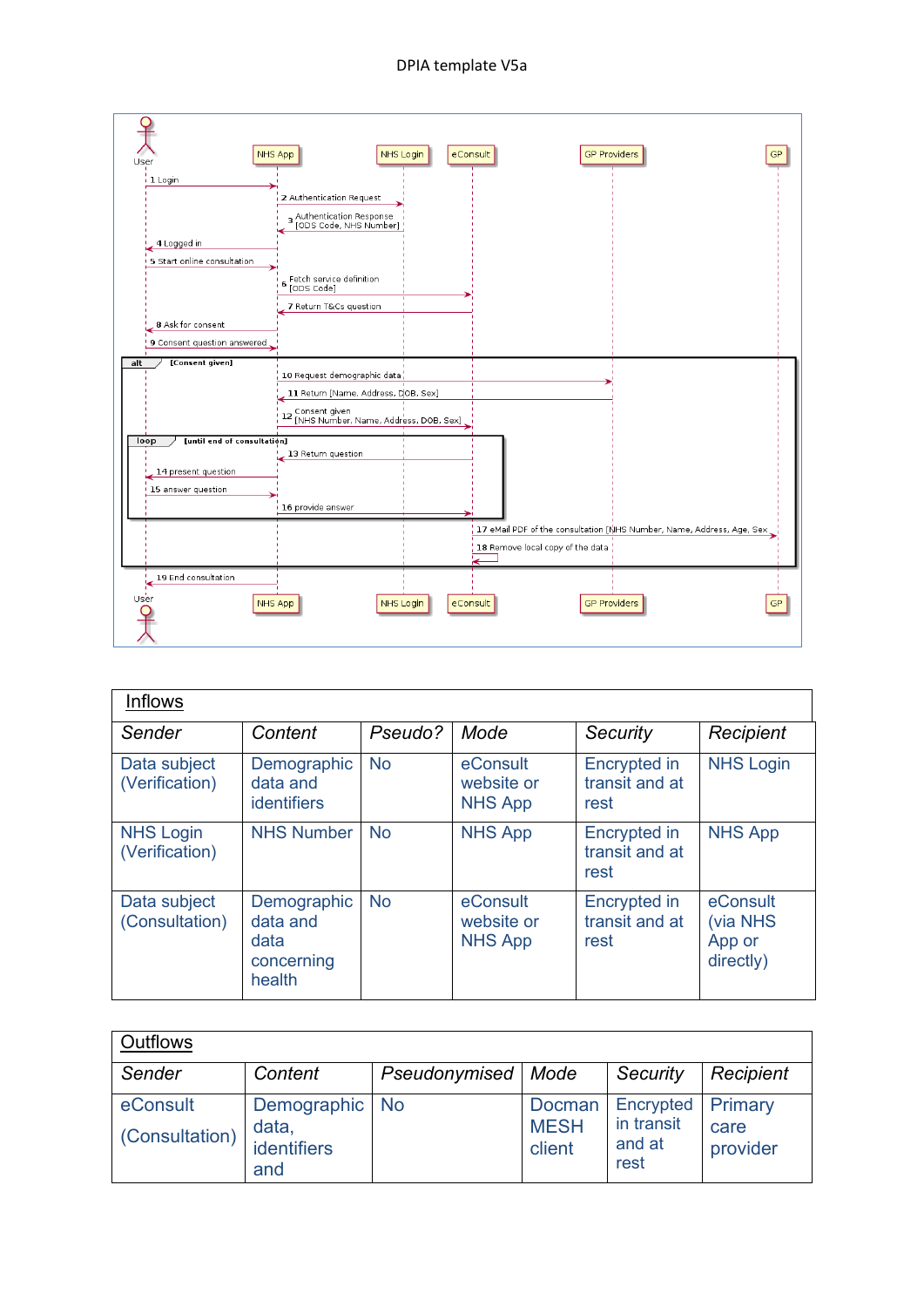| consultation |      |  |
|--------------|------|--|
| summary      | Mail |  |

### **Risks**

What are the identified risks of the processing? Please complete risk register attached.



20181010 DPIA - Risk Assessment v2 F

## **Incident reporting**

| What plans are in place in relation to the<br>internal reporting of a personal data<br>breach?<br>(NB Unless the personal data breach is<br>unlikely to result in a risk to the rights<br>and freedoms of the individual(s), it will<br>normally need to be reported to the ICO<br>within 72 hours.) | If and where an incident occurs relating<br>to patients of a single primary care<br>provider, this will be managed locally in<br>line with the provider's established<br>incident management procedures. The<br>provider will be responsible for reporting<br>to the ICO, where necessary.<br>If and where an incident occurs relating<br>to a high volume of patients spanning<br>multiple primary care providers (e.g. a<br>system-wide failure or breach), this will<br>be managed nationally by NHS England<br>in line with its established incident<br>management procedure. NHS England<br>will be responsible for reporting to the<br>ICO, where necessary. |
|------------------------------------------------------------------------------------------------------------------------------------------------------------------------------------------------------------------------------------------------------------------------------------------------------|--------------------------------------------------------------------------------------------------------------------------------------------------------------------------------------------------------------------------------------------------------------------------------------------------------------------------------------------------------------------------------------------------------------------------------------------------------------------------------------------------------------------------------------------------------------------------------------------------------------------------------------------------------------------|
| What plans are in place in relation to the<br>notification of data subjects should there<br>be a personal data breach?<br>(NB Where a personal data breach is                                                                                                                                        | Where a primary care provider is<br>responsible for managing an incident,<br>as described above, they will manage<br>notification to data subjects as per local<br>incident management procedures.                                                                                                                                                                                                                                                                                                                                                                                                                                                                 |
| likely to result in a high risk to the rights<br>and freedoms of the individual(s), they<br>should be notified as soon as<br>reasonably feasible and provided with<br>any recommendations to mitigate<br>potential adverse effects.)                                                                 | Where NHS England is responsible for<br>managing an incident, as described<br>above, it will liaise with the impacted<br>primary care providers to ensure<br>affected data subjects are notified.                                                                                                                                                                                                                                                                                                                                                                                                                                                                  |

# **Business continuity planning**

| How will the personal data be restored | The NHS App and NHS Login use cloud     |
|----------------------------------------|-----------------------------------------|
| in a timely manner in the event of a   | hosting infrastructure, supported by    |
| physical or technical incident?        | real-time backup solutions which mirror |
|                                        | the data sets required. Both services   |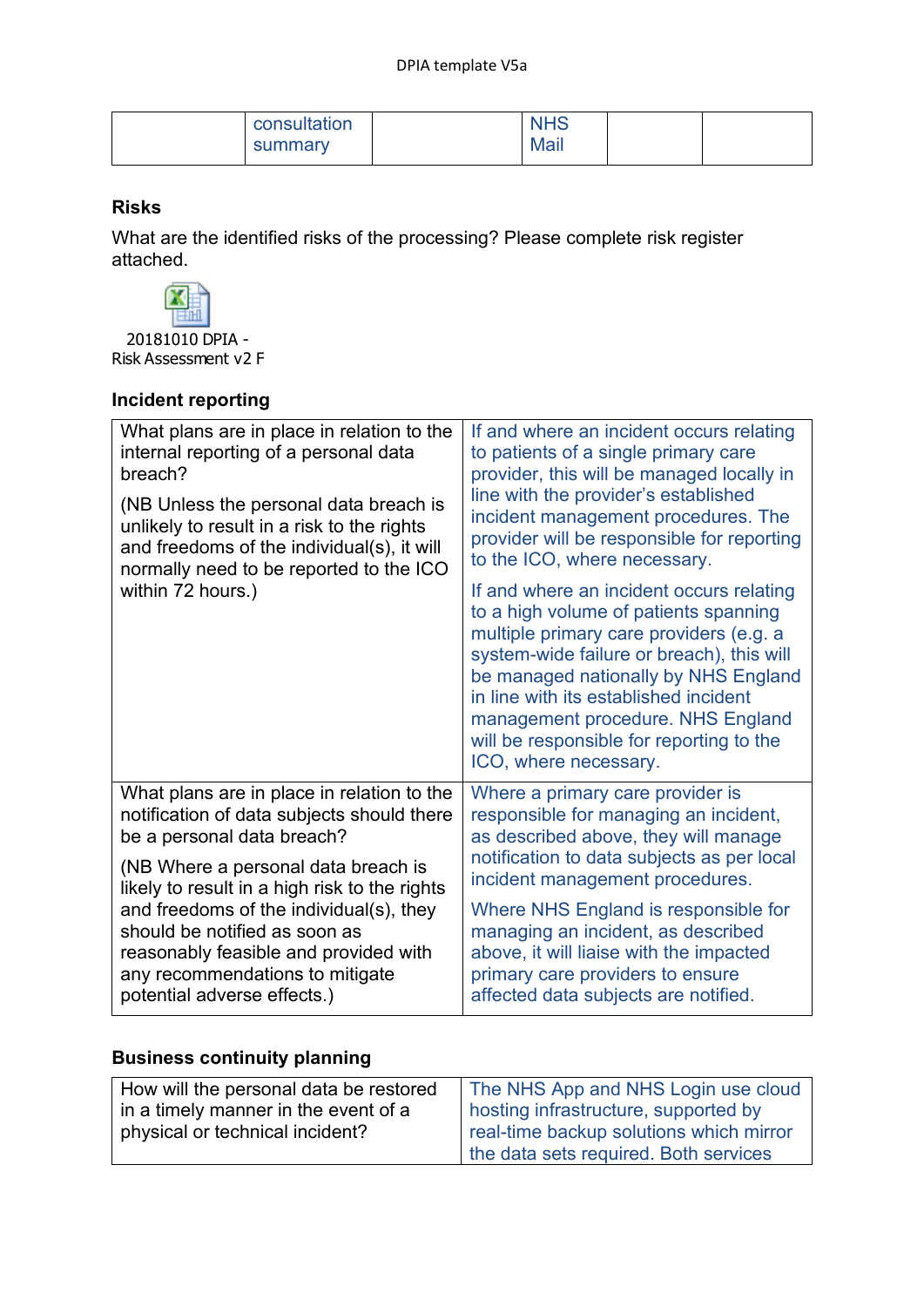| have tested their Business Continuity<br>Plans within the last quarter.                                                           |
|-----------------------------------------------------------------------------------------------------------------------------------|
| eConsult's disaster recovery procedures<br>are outlined in the System Compliance<br>Assessment List (SCAL) and DSPT<br>submission |

# **Records Management**

| Will records be created and / or<br>managed as a result of this processing?                                                    | Yes, a summary of each patient's online<br>consultation will be generated by<br>eConsult and shared with the primary<br>care provider before consultation data<br>is deleted from the system.                                                                                                           |
|--------------------------------------------------------------------------------------------------------------------------------|---------------------------------------------------------------------------------------------------------------------------------------------------------------------------------------------------------------------------------------------------------------------------------------------------------|
| Where will these records be stored?                                                                                            | A summary of a patient's online<br>consultation will be sent to the primary<br>care provider for inclusion in the<br>patient's medical record.                                                                                                                                                          |
| Will a suitable individual, trained in<br>records and information management,<br>be responsible for managing these<br>records? | NHS England will not receive<br>consultation summaries. Within primary<br>care providers, suitably qualified<br>officers will be expected to manage<br>patient records in line with local<br>procedures and the IGA Records<br><b>Management Code of Practice for</b><br><b>Health and Social Care.</b> |

# **Retention of personal data**

| What is/are the retention period(s) for<br>the personal data?          | Consultation summaries will be retained<br>in line with retention schedules applied<br>to patient's medical records. |
|------------------------------------------------------------------------|----------------------------------------------------------------------------------------------------------------------|
|                                                                        | Personal data associated with<br>confirming patients' identities will be<br>retained for 12 months.                  |
|                                                                        | Personal data associated with audit and<br>improvements of the NHS App will be<br>retained for 8 years.              |
| What is the basis for this retention<br>period?                        | Data will be retained according to the<br>NHS' records retention schedule.                                           |
| (Please indicate applicable guidance or<br>rationale)                  |                                                                                                                      |
| Where personal data are processed<br>outside of NHSE's or primary care | Not applicable, as eConsult deletes all<br>personal data associated with a                                           |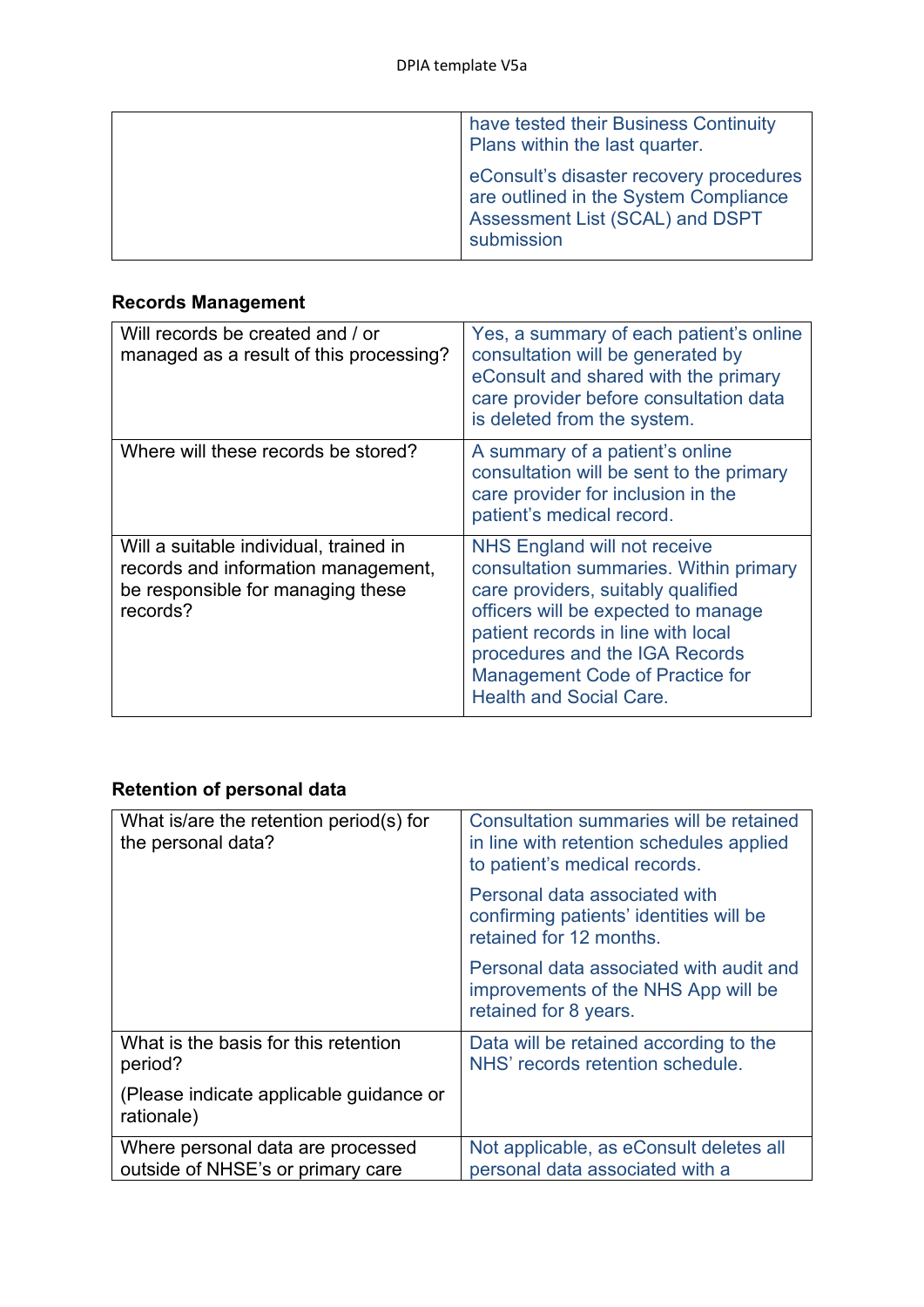| providers' premises or systems, how will   consultation once the summary has |                                         |
|------------------------------------------------------------------------------|-----------------------------------------|
| they be securely returned for the                                            | been sent to the primary care provider. |
| remainder of the retention period(s) as                                      |                                         |
| and when this becomes necessary (e.g.                                        |                                         |
| following the closure of the project)?                                       |                                         |
|                                                                              |                                         |

## **Direct marketing[10](#page-22-0)**

| Will any personal data be processed for<br>direct marketing purposes?       | l No           |
|-----------------------------------------------------------------------------|----------------|
| If Y, please describe how the proposed<br>direct marketing will take place: | Not applicable |

#### **Data portability**

| Where the processing is based on<br>consent or due to a contract, it is carried<br>out by automated means and the data<br>subject has provided the personal data<br>to us, will it be possible to provide them<br>or a different controller with the personal | Not applicable |
|---------------------------------------------------------------------------------------------------------------------------------------------------------------------------------------------------------------------------------------------------------------|----------------|
| data in a structured, commonly used<br>and machine-readable format?                                                                                                                                                                                           |                |

## **Automated processing**

| Will the processing result in a decision<br>being made about the data subject<br>solely on the basis of automated<br>processing <sup>11</sup> (including profiling <sup>12</sup> )? | No. The eConsult solution will produce<br>a diagnostic outcome based on<br>information provided by the data<br>subject, however they shall not be in<br>any way bound by that outcome. |
|-------------------------------------------------------------------------------------------------------------------------------------------------------------------------------------|----------------------------------------------------------------------------------------------------------------------------------------------------------------------------------------|
| If Y, is the decision:<br>necessary for entering into, or<br>$\bullet$<br>performance of, a contract<br>between the data subject and a                                              | Not applicable                                                                                                                                                                         |
| data controller                                                                                                                                                                     |                                                                                                                                                                                        |

<span id="page-22-0"></span> $10$  direct marketing is "the communication (by whatever means) of any advertising or marketing material which is directed to particular individuals" - all promotional material falls within this definition, including material promoting the aims of not-for-profit organisations

<span id="page-22-1"></span><sup>&</sup>lt;sup>11</sup> examples include the automatic refusal of an online credit application and e-recruiting practices without any human intervention

<span id="page-22-2"></span><sup>&</sup>lt;sup>12</sup> 'profiling' means any form of automated processing of personal data consisting of the use of personal data to evaluate certain personal aspects relating to a natural person, in particular to analyse or predict aspects concerning that natural person's performance at work, economic situation, health, personal preferences, interests, reliability, behaviour, location or movements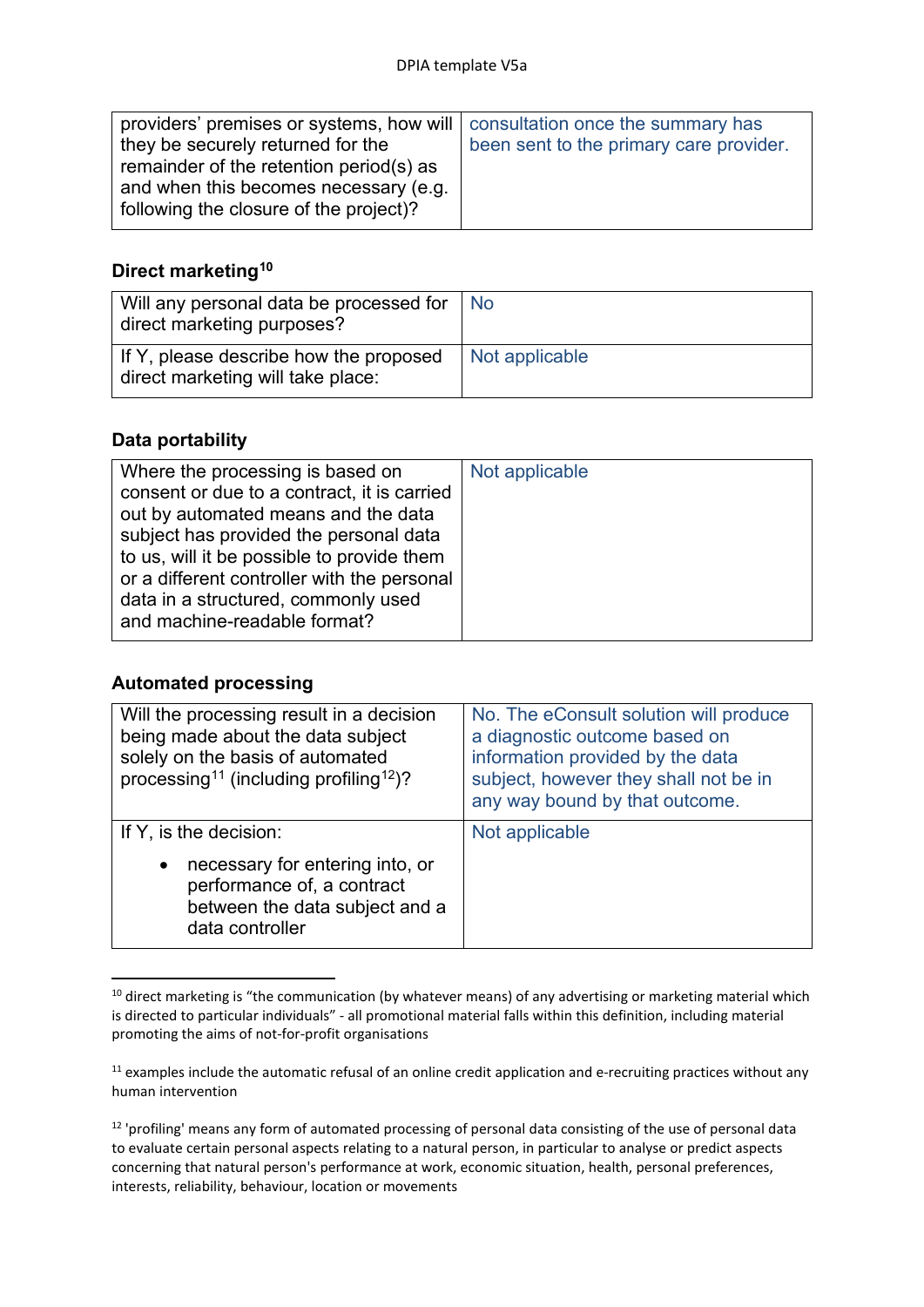| • authorised by law<br>based on the data subject's<br>$\bullet$<br>explicit consent?                          |                |
|---------------------------------------------------------------------------------------------------------------|----------------|
| Please describe the logic involved in<br>any automated decision-making.                                       | Not applicable |
| Please outline the significance and the<br>envisaged consequences of such<br>processing for the data subject. | Not applicable |

## **ICT**

| Will we, or the data processor(s), be               | No, both the NHS App and eConsult are |
|-----------------------------------------------------|---------------------------------------|
| using a new system to process the<br>personal data? | established solutions.                |

If Y to the above question around new systems, please ensure that a System Level Security Policy is completed before proceeding to the sign off stage below.

eConsult have supplied a Supplier Conformance Assessment List, originally provided to NHS Digital and meets the equivalent requirements of a SLSP.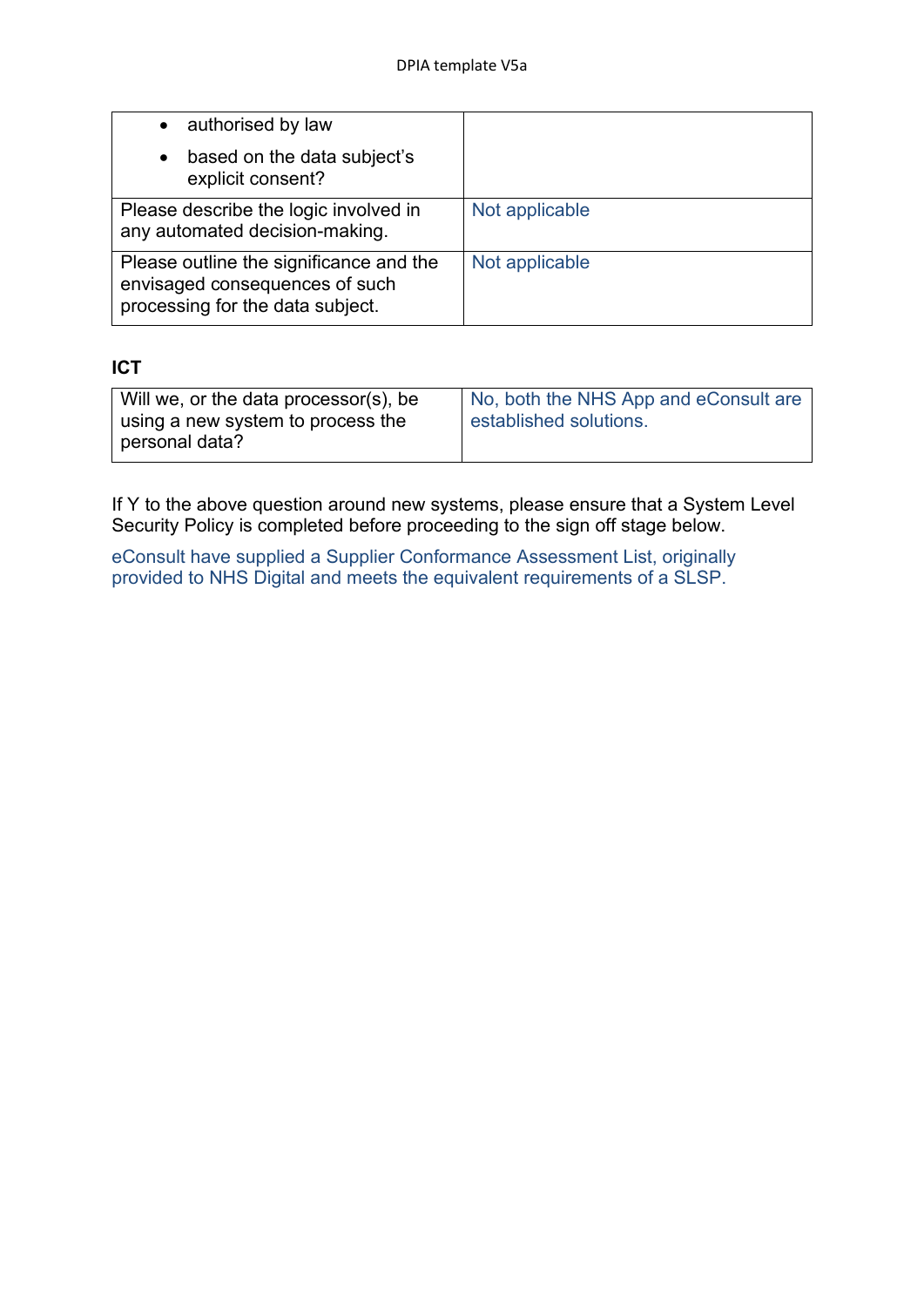# **Sign Off of DPIA and Processor Checklist (as appropriate)**

| Name      | <b>Jon Shingleton</b>                                |
|-----------|------------------------------------------------------|
|           | Senior Lead - IG Assurance and<br>Planning<br>$\sim$ |
| Signature |                                                      |
| Date      | 5 <sup>th</sup> May 2020                             |

## **ICT**

| Name      | <b>Brendan Plant</b>                                                |
|-----------|---------------------------------------------------------------------|
|           | Security Consultant - NHS Login and<br><b>NHS App (NHS Digital)</b> |
| Signature |                                                                     |
| Date      | 12 <sup>th</sup> May 2020                                           |

### **Data Protection Officer**

| Name      | <b>Carol Mitchell</b>          |
|-----------|--------------------------------|
|           | <b>Data Protection Officer</b> |
| Signature |                                |
| Date      | 12 <sup>th</sup> May 2020      |

#### **Information Commissioner's Office**

# **(Where DPIA submitted for review)**

Advice of the ICO:

Not applicable / not sought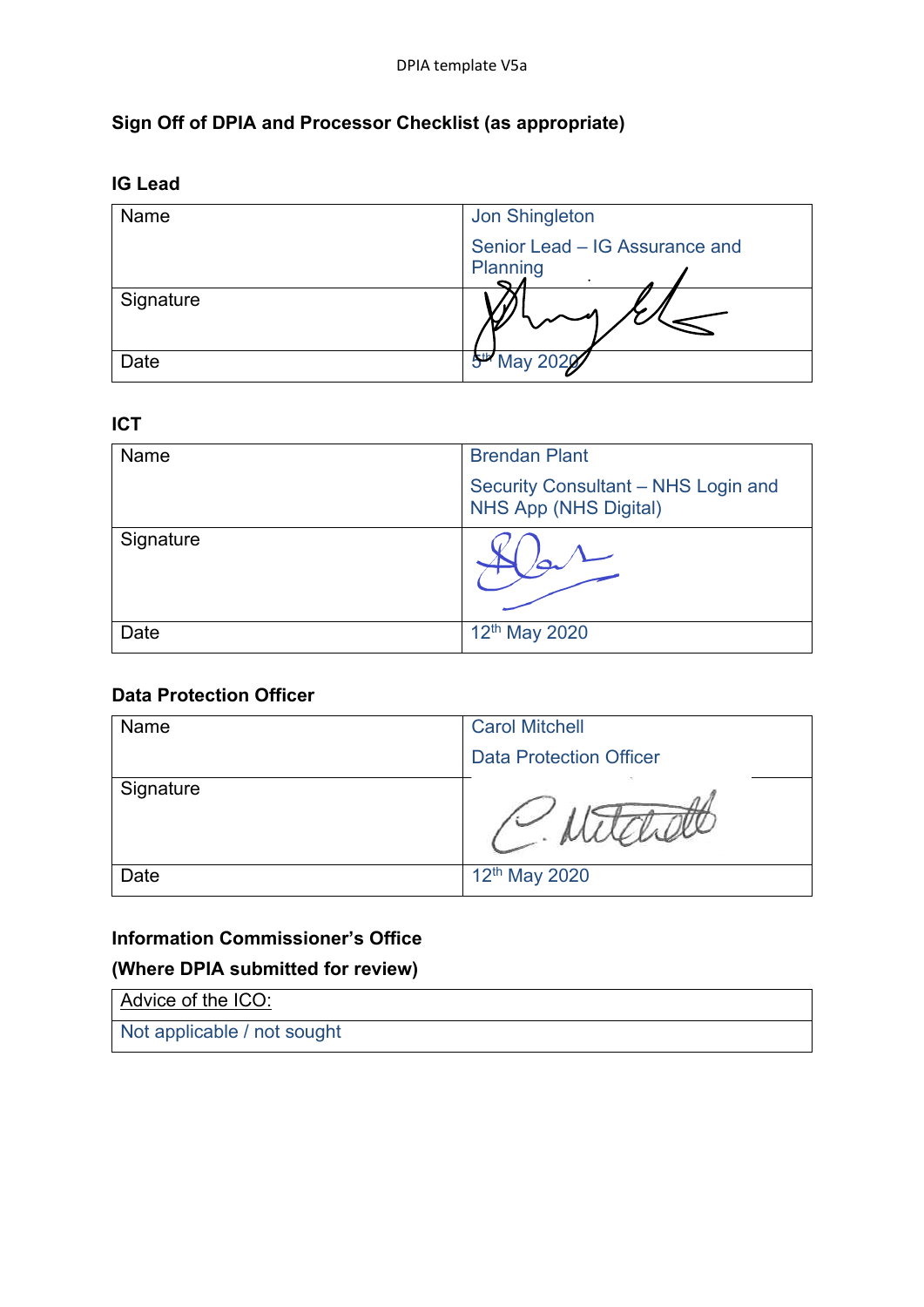# **Caldicott Guardian**

| Name      | Prof. Stephen Powis                                        |
|-----------|------------------------------------------------------------|
|           | <b>National Medical Director and Caldicott</b><br>Guardian |
| Signature | ۱o<br>۱ که (                                               |
| Date      | 11 May 2020                                                |

## **Senior Information Risk Owner**

| Decision of the SIRO:                                                                         |                                             |
|-----------------------------------------------------------------------------------------------|---------------------------------------------|
| DPIA approved, subject to formal review of IG arrangements within six months<br>from go-live. |                                             |
| Name                                                                                          | <b>Mark Blakeman</b>                        |
|                                                                                               | <b>Deputy Senior Information Risk Owner</b> |
| Signature                                                                                     |                                             |
| Date                                                                                          | 12 <sup>th</sup> May 2020                   |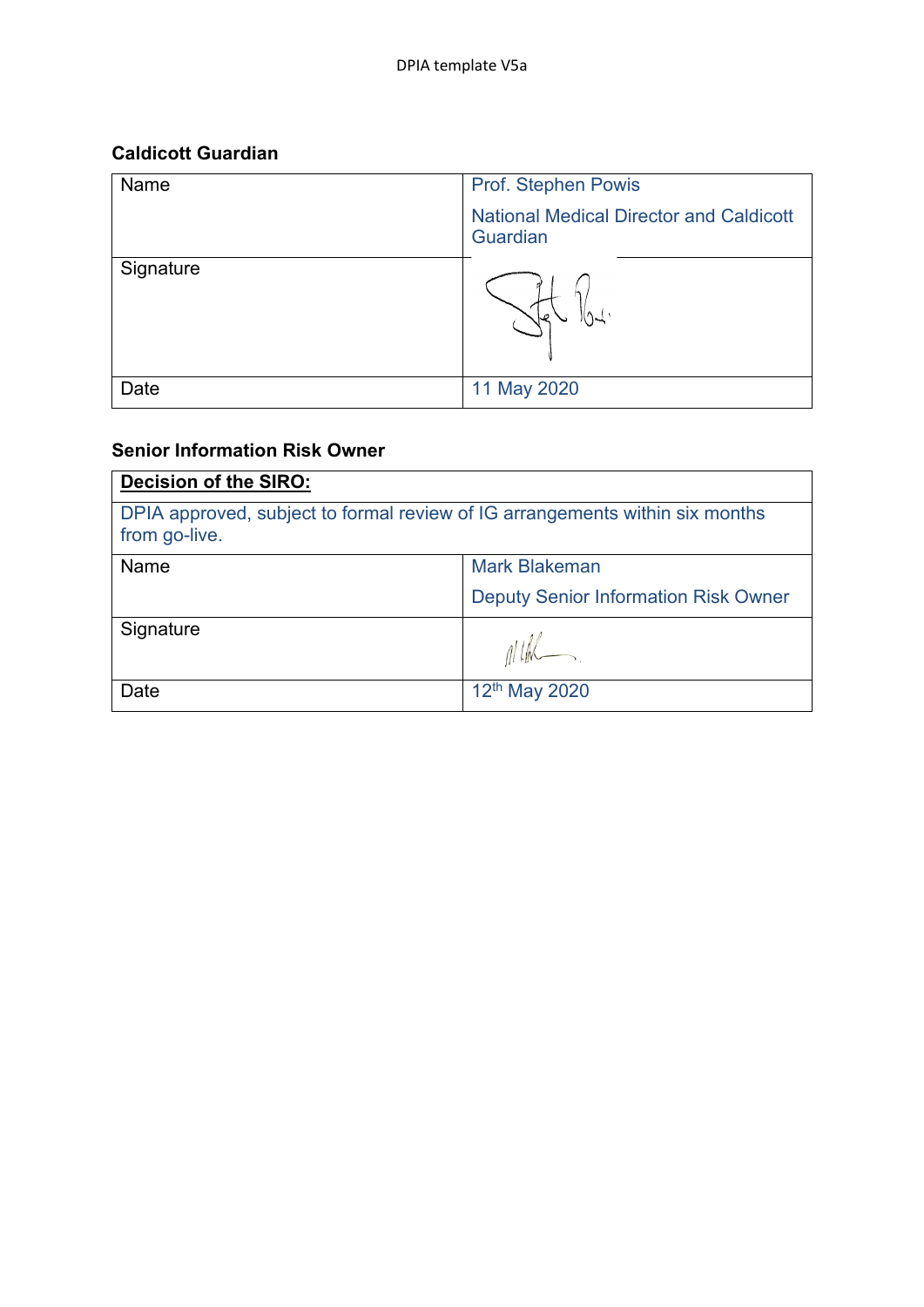# **Processor Checklist**

| <b>SUPPLIER INFORMATION</b>                                                                                                                                                     |                                                                                |  |
|---------------------------------------------------------------------------------------------------------------------------------------------------------------------------------|--------------------------------------------------------------------------------|--|
| Supplier name:                                                                                                                                                                  |                                                                                |  |
| <b>NHS Digital</b>                                                                                                                                                              |                                                                                |  |
| Address:                                                                                                                                                                        |                                                                                |  |
| 1 Trevelyan Square, Boar Lane, Leeds, LS1 6AE                                                                                                                                   |                                                                                |  |
| Telephone number:                                                                                                                                                               |                                                                                |  |
| As per details of key contact                                                                                                                                                   |                                                                                |  |
| Name of key contact:                                                                                                                                                            |                                                                                |  |
| <b>Chris Fleming</b>                                                                                                                                                            |                                                                                |  |
| Email address of key contact:                                                                                                                                                   |                                                                                |  |
| chris.fleming@nhs.net                                                                                                                                                           |                                                                                |  |
| <b>Notification number:</b>                                                                                                                                                     | If your organisation is registered with the ICO please provide Data Protection |  |
| Z8959110                                                                                                                                                                        |                                                                                |  |
| Is your organisation compliant with the Data Security and Protection Toolkit:                                                                                                   |                                                                                |  |
| Yes                                                                                                                                                                             |                                                                                |  |
| <b>SERVICE TO BE SUPPLIED</b>                                                                                                                                                   |                                                                                |  |
| Please describe the service which is to be provided:                                                                                                                            |                                                                                |  |
| Provisioning of connectivity to OLC services from the NHS App.                                                                                                                  |                                                                                |  |
| Data processing of personal data in line with agreed data flows.                                                                                                                |                                                                                |  |
| <b>CHECKLIST</b>                                                                                                                                                                |                                                                                |  |
| 1. Do you have policies covering all<br>elements of Data Protection and<br>Information Security (e.g. records of<br>processing activities, data subject<br>rights' management)? | Yes                                                                            |  |
| 2. Do you have a register containing<br>the processing activities conducted<br>on behalf of NHS England and NHS<br>Improvement and NHS<br>Improvement?                          | Yes                                                                            |  |
| 3. Has the Data Processor<br>appointed a Data Protection Officer<br>if required? Please provide contact<br>details if a DPO is required.                                        | Yes<br><b>Kevin Willis</b><br>Kevin.willis2@nhs.net                            |  |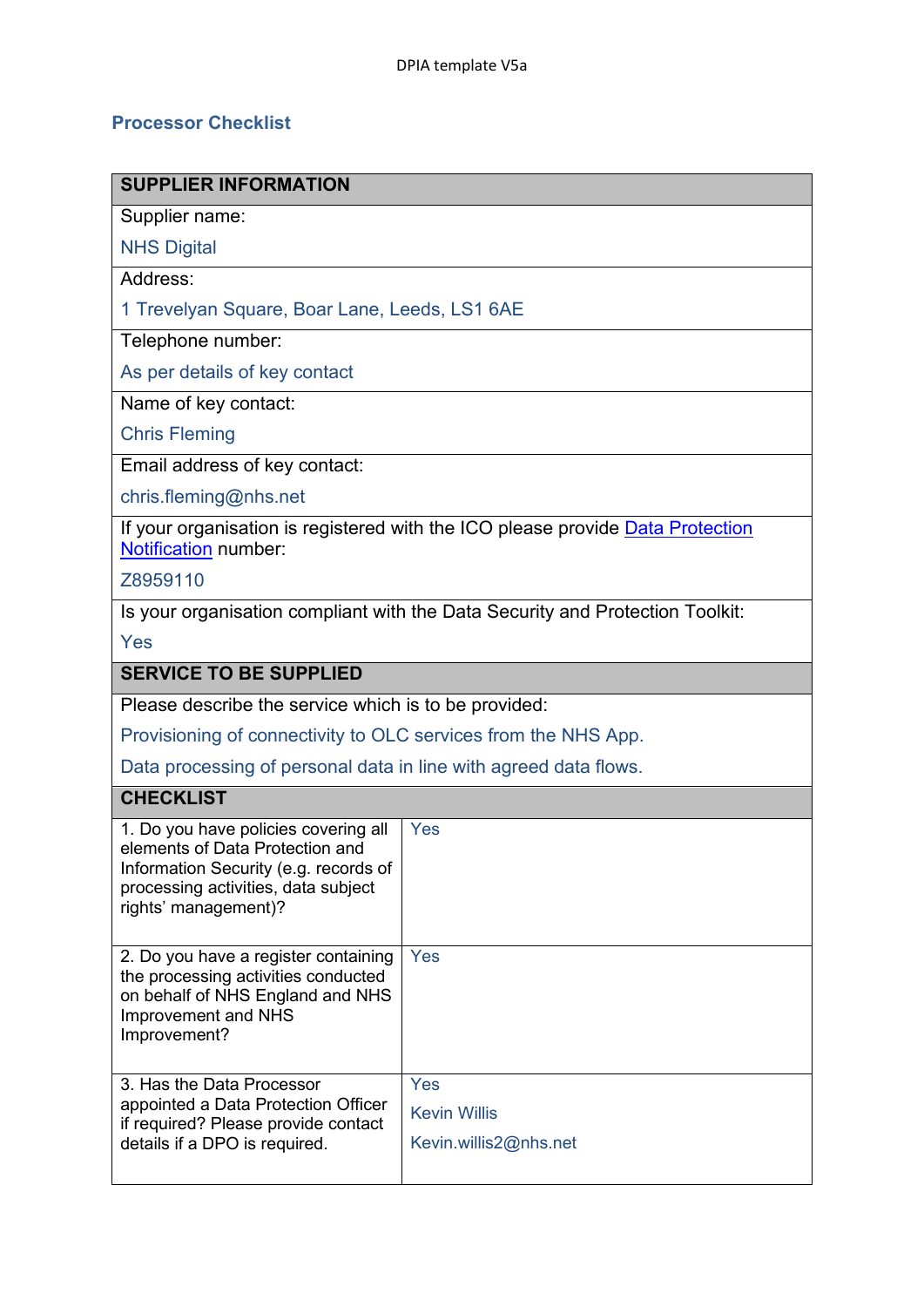| 4. Will you be processing at an NHS<br>site? If so, where?                                                                                                      | Yes<br>Bridgewater Place, Water Lane, Leeds, LS11 5BZ                                                                                                                                                                                                                       |
|-----------------------------------------------------------------------------------------------------------------------------------------------------------------|-----------------------------------------------------------------------------------------------------------------------------------------------------------------------------------------------------------------------------------------------------------------------------|
| 5. Will your staff have remote<br>access to NHS England and NHS<br>Improvement data? If yes, please<br>explain.                                                 | Yes. Staff have secure remote access to the NHS<br>App platform so that they can maintain the service.                                                                                                                                                                      |
| 6. Will you be storing any NHS<br><b>England and NHS</b><br>Improvement data in paper format<br>for any length of time? If yes, how<br>will the data be stored? | <b>No</b>                                                                                                                                                                                                                                                                   |
| 7. Will you be storing any NHS<br><b>England and NHS</b><br>Improvement data in electronic<br>format?                                                           | Yes                                                                                                                                                                                                                                                                         |
| 8. If yes to Q7:                                                                                                                                                | Yes                                                                                                                                                                                                                                                                         |
| - Do all users of your systems have<br>their own log-in and password?                                                                                           |                                                                                                                                                                                                                                                                             |
| - How are access rights to systems                                                                                                                              | NHS D corporate ICT policies are followed.                                                                                                                                                                                                                                  |
| controlled?                                                                                                                                                     | Users must complete an account access form<br>which is authorised by the team manager. Access<br>is periodically checked and monitored. As part of<br>the Joiners Movers and Leavers Process (JML)<br>users follow a process where the system access<br>rights are removed. |
| - Are back-ups encrypted?                                                                                                                                       | Yes                                                                                                                                                                                                                                                                         |
| - What protection do you have<br>against malicious code?                                                                                                        | All code required for the service is subject to code<br>review.                                                                                                                                                                                                             |
|                                                                                                                                                                 | All transactions are processed via a Layer 7<br>application firewall which inspects all of the traffic.                                                                                                                                                                     |
| - How often do you apply security<br>patches?                                                                                                                   | In line with NHSD corporate ICT Policies.                                                                                                                                                                                                                                   |
| - How often do you risk assess your<br>security controls?                                                                                                       | Weekly scans are run on the platform. An annual<br>CHECK ITHC is also performed on the NHS App<br>platform.                                                                                                                                                                 |
| - What business continuity/disaster<br>recovery plans do you have in<br>place?                                                                                  | The platform is a cloud hosted service on Microsoft<br>Azure. The service is commissioned as a High<br>Availability service.                                                                                                                                                |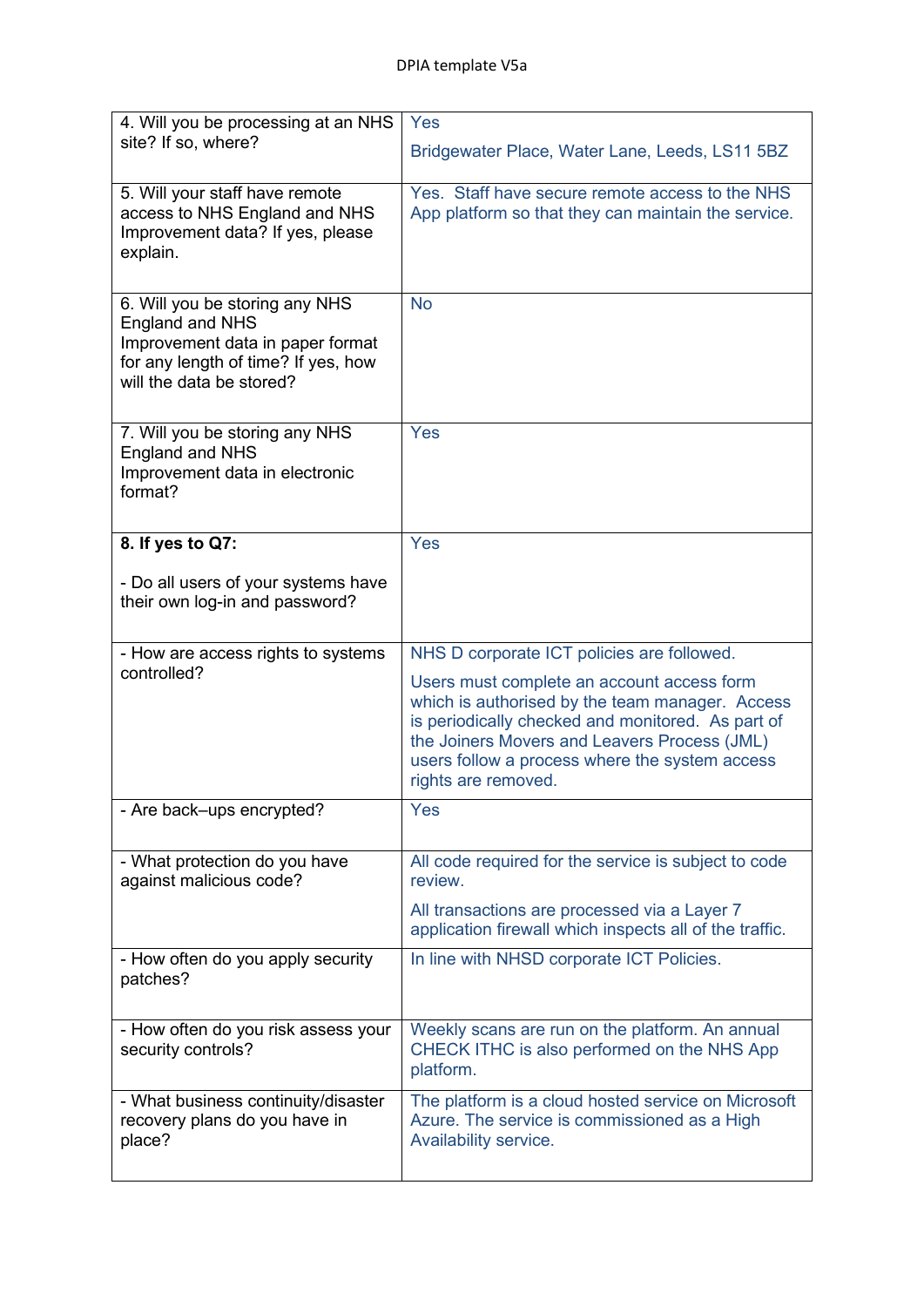|                                                                                                                                               | The service can be maintained remotely over a<br>secure connection with multi-factor authentication.                                                                                   |
|-----------------------------------------------------------------------------------------------------------------------------------------------|----------------------------------------------------------------------------------------------------------------------------------------------------------------------------------------|
|                                                                                                                                               | The BCDR plan was last checked in December<br>2019.                                                                                                                                    |
| - Are USB ports/CD writers on staff<br>equipment disabled?                                                                                    | No. There is a corporate Data Loss Prevention<br>(DLP) system in place to identify data egress from<br>the systems.                                                                    |
|                                                                                                                                               | The service uses Splunk – a Security Indecent and<br>Event Management (SIEM) product to monitor<br>access.                                                                             |
| - Will you be storing data outside<br>the UK? If so, where? What<br>information governance<br>considerations have been taken into<br>account? | No data is stored outside of the UK.                                                                                                                                                   |
| - Will the data be linked with any<br>other data collections? If so, how<br>will the linkage be achieved?                                     | Yes. NHS Number is used as a unique identifier<br>between the NHS login and NHS App service in line<br>with the current legal direction as such, no DARS<br>authorisation is required. |
| 9. What security controls do you<br>have in place for your office<br>premises?                                                                | Bridgewater Place is an access controlled site.<br>This is supplemented with an Access control<br>system on the office floor being used by the NHS<br>App team to deliver the service. |
|                                                                                                                                               | A designated office area is used by NHS App to<br>provision the service.                                                                                                               |
|                                                                                                                                               | The office location is located on the 8th floor, as<br>such, protected from casual viewing inside the<br>office.                                                                       |
|                                                                                                                                               | Clear desk policies are in place.                                                                                                                                                      |
| 10. What controls do you have in<br>place for the security of your                                                                            | Kensington locks are used to secure ICT in the<br>workplace.                                                                                                                           |
| equipment?                                                                                                                                    | Privacy screens are available for staff.                                                                                                                                               |
|                                                                                                                                               | The office area is also policed by security staff<br>periodically.                                                                                                                     |
| 11. Have you had any personal                                                                                                                 | Yes.                                                                                                                                                                                   |
| data breaches in the last three<br>years? If so, please explain.                                                                              | ID verification breaches – surfaced from one of the<br>following:                                                                                                                      |
|                                                                                                                                               | - Mis-verification of ID via NHS login;                                                                                                                                                |
|                                                                                                                                               | - Mismatch of ID due to a confusion record on PDS.                                                                                                                                     |
| 12. Please list the policies you have                                                                                                         | DPIA;                                                                                                                                                                                  |
| in relation to information security,<br>data protection and incident                                                                          | SLSP;                                                                                                                                                                                  |
| reporting?                                                                                                                                    | Information Asset Register entry;                                                                                                                                                      |
|                                                                                                                                               | <b>Incident Management Process;</b>                                                                                                                                                    |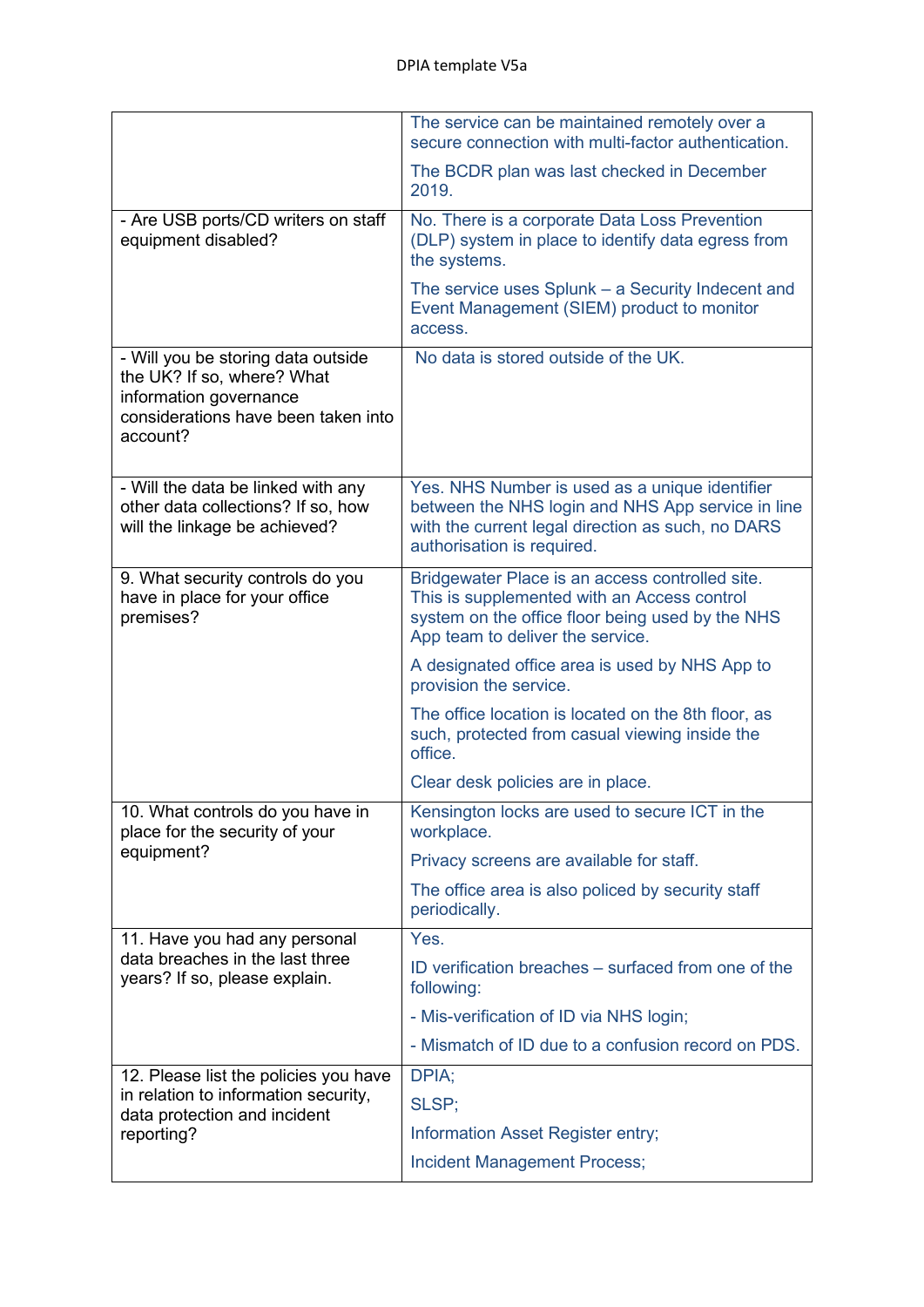|                                                                                                                                                                            | <b>Business continuity Plans;</b>                                                                                                                                                                                                                                     |
|----------------------------------------------------------------------------------------------------------------------------------------------------------------------------|-----------------------------------------------------------------------------------------------------------------------------------------------------------------------------------------------------------------------------------------------------------------------|
|                                                                                                                                                                            | <b>Cloud Hosting Policies;</b>                                                                                                                                                                                                                                        |
|                                                                                                                                                                            | <b>Cyber Security Policies;</b>                                                                                                                                                                                                                                       |
|                                                                                                                                                                            | DPO Breach Investigation Report Process;                                                                                                                                                                                                                              |
|                                                                                                                                                                            | Vetting and Screening Policy.                                                                                                                                                                                                                                         |
| 13. Describe potential disciplinary                                                                                                                                        | Staff administrative warning                                                                                                                                                                                                                                          |
| actions for breach of policy.                                                                                                                                              | Staff administrative dismissal                                                                                                                                                                                                                                        |
| 14. What steps do you take to<br>ensure that the people your recruit<br>have the honesty and integrity to<br>handle person identifiable data?                              | All staff have a minimum of Baseline Personnel<br>Security Standard (BPSS) prior to working on the<br>project. Staff who have access to Privileged<br>accounts/services will be put through National<br>Security Vetting (NSV) process for Security Check<br>$(SC)$ . |
| 15. How do you ensure that your<br>staff understand the importance of<br>data security and how to keep<br>person identifiable data secure?                                 | Mandatory Staff training - Data Security Awareness<br>training.                                                                                                                                                                                                       |
| 16. How frequently do you provide                                                                                                                                          | Annually                                                                                                                                                                                                                                                              |
| your staff with any training on data<br>security and confidentiality and is<br>their learning tested?                                                                      | Yes                                                                                                                                                                                                                                                                   |
| 17. Will you ever transfer NHS<br><b>England and NHS</b><br>Improvement data electronically? If<br>so, how will it be transferred?                                         | All transactions where the data is in transit will be<br>encrypted in line with NHSD policy.                                                                                                                                                                          |
| 18. Will you ever transport any NHS<br><b>England and NHS</b><br>Improvement hard copy data? If so,<br>what security controls will be in<br>place?                         | No                                                                                                                                                                                                                                                                    |
| 19. Will you ever destroy any NHS<br><b>England and NHS</b><br>Improvement data? If so, how will<br>this be done and what evidence of<br>the destruction will you provide? | Yes.<br>NHS D manage the encryption keys and certificates<br>associated with the data, in transit and in storage.<br>Destruction/revocation of the keys/certs associated<br>with the data will render the data useless. A record<br>of the destruction is available.  |
| 20. Will you ever sub-contract work<br>in relation to NHS England and                                                                                                      | Yes.                                                                                                                                                                                                                                                                  |
| NHS Improvement data? If so, in<br>what circumstances? And if so, do<br>you have relevant contractual<br>relations with any sub-processors                                 | Akamai Web Application Firewall – used to inspect<br>all traffic. A component of this also provides a<br>content delivery network which provides a high<br>availability of the service;                                                                               |
| and have these been approved                                                                                                                                               | Microsoft Azure – Cloud Hosting.                                                                                                                                                                                                                                      |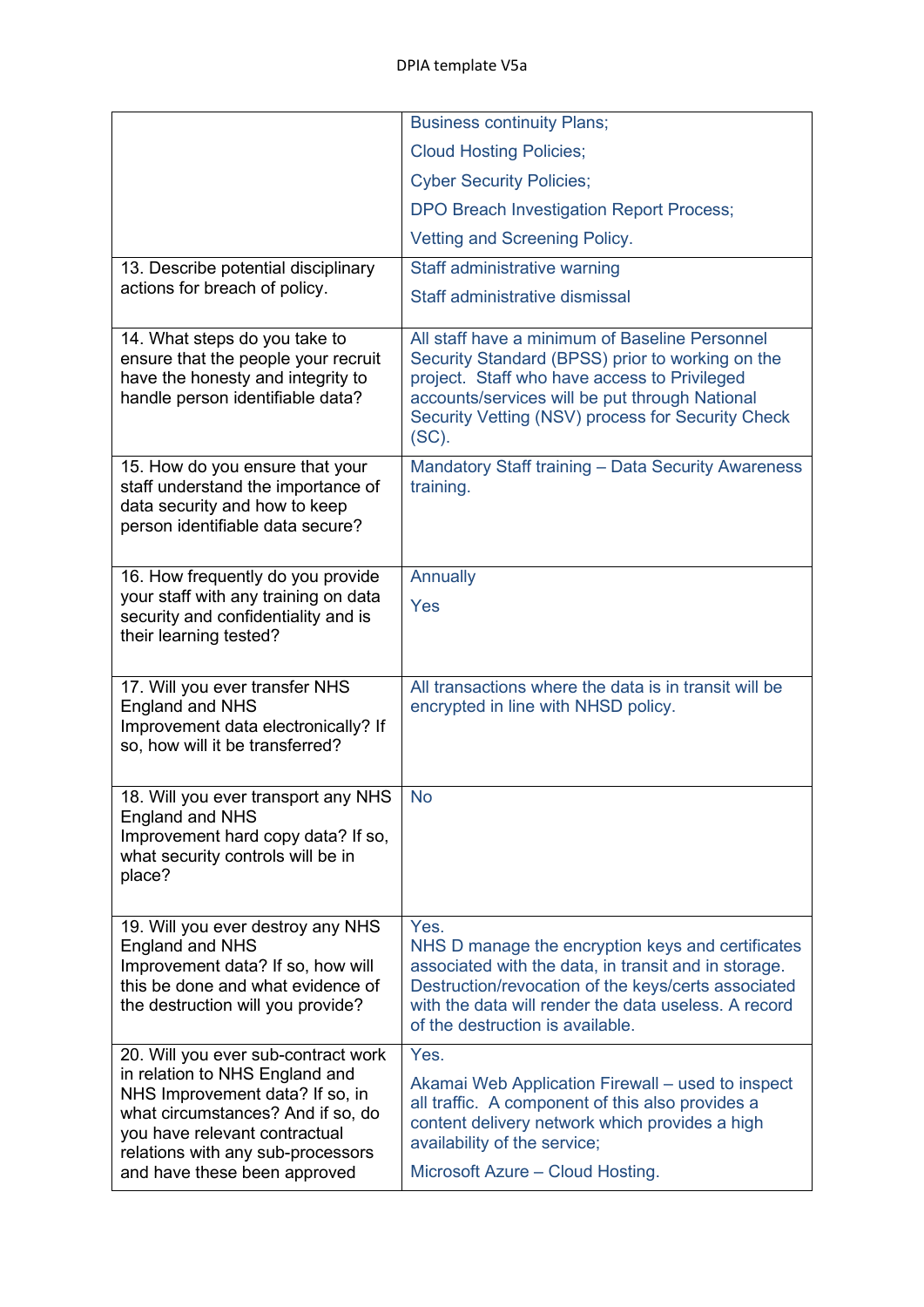| by NHS England and NHS<br>Improvement and NHS<br>Improvement? | All contracts are GDPR compliant. |
|---------------------------------------------------------------|-----------------------------------|
| <b>APPROVAL</b>                                               |                                   |
| Date completed                                                | 12 <sup>th</sup> May 2020         |
| Completed by                                                  | <b>Jon Shingleton</b>             |
| Telephone number and email<br>address                         | england.igpolicyteam@nhs.net      |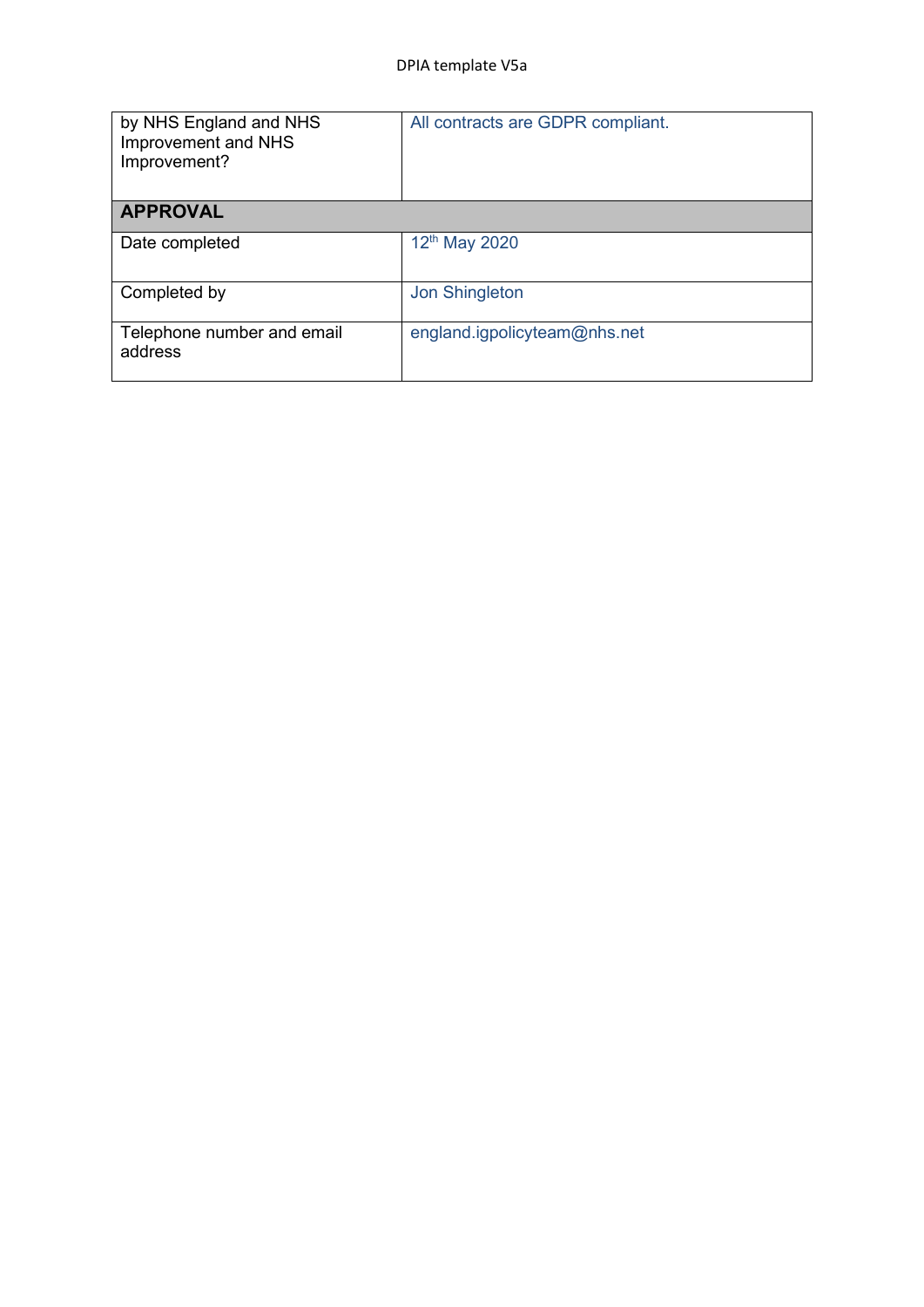| <b>SUPPLIER INFORMATION</b>                                                                                                                                                     |                                                                               |  |
|---------------------------------------------------------------------------------------------------------------------------------------------------------------------------------|-------------------------------------------------------------------------------|--|
| Supplier name:                                                                                                                                                                  |                                                                               |  |
| eConsult Health Limited                                                                                                                                                         |                                                                               |  |
|                                                                                                                                                                                 |                                                                               |  |
| Address:                                                                                                                                                                        |                                                                               |  |
| 3rd Floor, Moorfoot House                                                                                                                                                       |                                                                               |  |
| 221 Marsh Wall                                                                                                                                                                  |                                                                               |  |
| London                                                                                                                                                                          |                                                                               |  |
| <b>E14 9FJ</b>                                                                                                                                                                  |                                                                               |  |
| Telephone number:                                                                                                                                                               |                                                                               |  |
| 020 7062 5737                                                                                                                                                                   |                                                                               |  |
| Name of key contact:                                                                                                                                                            |                                                                               |  |
| <b>Steve Lillywhite (Chief Technology Officer)</b>                                                                                                                              |                                                                               |  |
| Email address of key contact:                                                                                                                                                   |                                                                               |  |
| steve.lillywhite@webgp.com                                                                                                                                                      |                                                                               |  |
| If your organisation is registered with the ICO please provide Data Protection<br><b>Notification number:</b>                                                                   |                                                                               |  |
| Z2881782                                                                                                                                                                        |                                                                               |  |
|                                                                                                                                                                                 | Is your organisation compliant with the Data Security and Protection Toolkit: |  |
| <b>YES</b>                                                                                                                                                                      |                                                                               |  |
| <b>SERVICE TO BE SUPPLIED</b>                                                                                                                                                   |                                                                               |  |
| Please describe the service which is to be provided:                                                                                                                            |                                                                               |  |
| Primary care, patient-facing online communication system                                                                                                                        |                                                                               |  |
| <b>CHECKLIST</b>                                                                                                                                                                |                                                                               |  |
| 1. Do you have policies covering all<br>elements of Data Protection and<br>Information Security (e.g. records of<br>processing activities, data subject<br>rights' management)? | Yes                                                                           |  |
| 2. Do you have a register containing<br>the processing activities conducted<br>on behalf of NHS England and NHS<br>Improvement and NHS<br>Improvement?                          | Yes                                                                           |  |
| 3. Has the Data Processor<br>appointed a Data Protection Officer<br>if required? Please provide contact<br>details if a DPO is required.                                        | Yes<br><b>Caroline Leuder</b><br>privacy@webgp.com                            |  |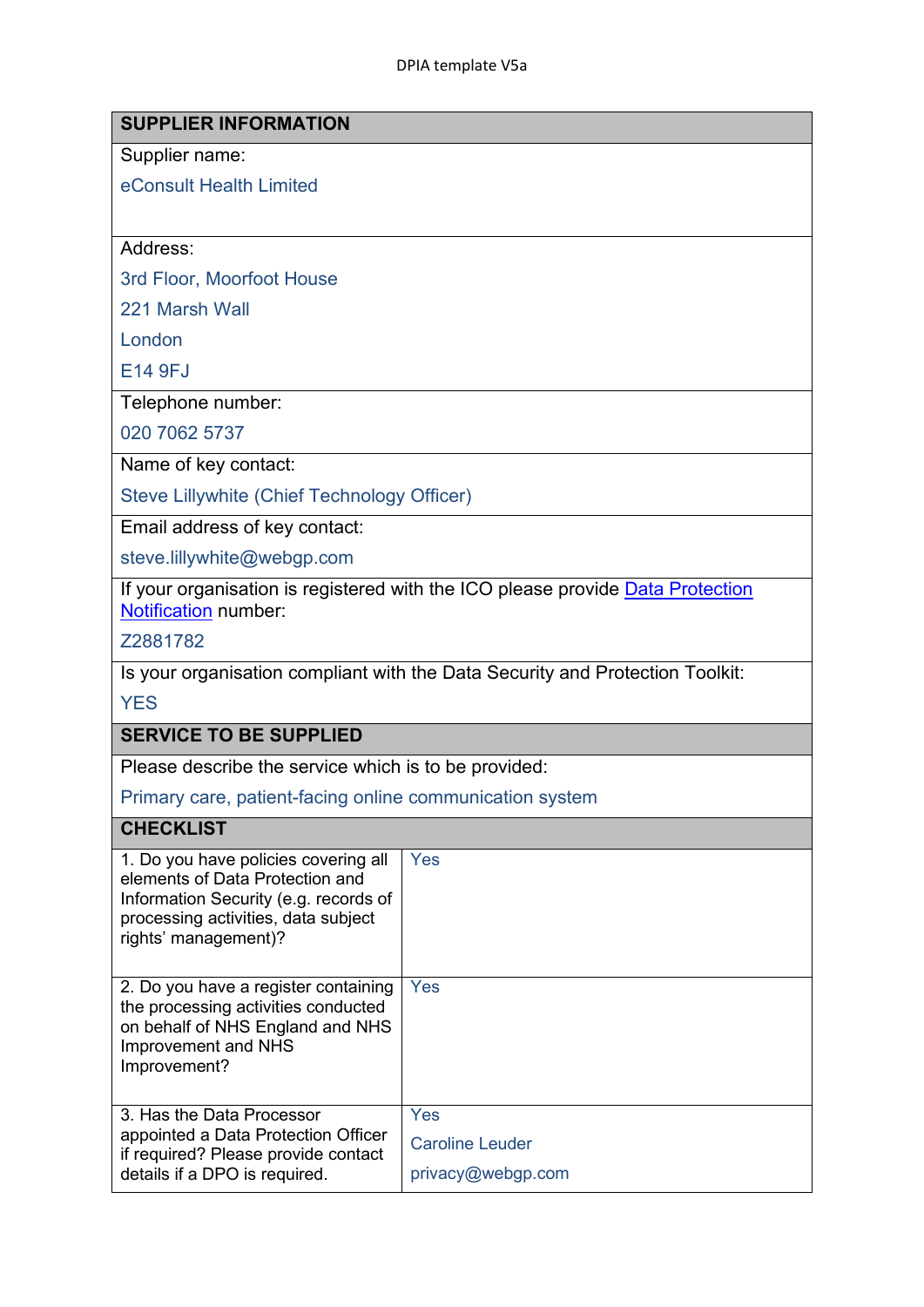| 4. Will you be processing at an NHS<br>site? If so, where?                                                                | <b>No</b>                                                                                                                                                                         |
|---------------------------------------------------------------------------------------------------------------------------|-----------------------------------------------------------------------------------------------------------------------------------------------------------------------------------|
| 5. Will your staff have remote<br>access to NHS data? If yes, please<br>explain.                                          | <b>No</b>                                                                                                                                                                         |
| 6. Will you be storing any NHS data<br>in paper format for any length of<br>time? If yes, how will the data be<br>stored? | <b>No</b>                                                                                                                                                                         |
| 7. Will you be storing any NHS data<br>in electronic format?                                                              | Yes                                                                                                                                                                               |
| 8. If yes to Q7:                                                                                                          | Yes                                                                                                                                                                               |
| - Do all users of your systems have<br>their own log-in and password?                                                     |                                                                                                                                                                                   |
| - How are access rights to systems<br>controlled?                                                                         | Access granted only to key, senior members of<br>technology team. Procedures in place to remove<br>access when staff leave or roles change.                                       |
| - Are back-ups encrypted?                                                                                                 | Yes                                                                                                                                                                               |
| - What protection do you have<br>against malicious code?                                                                  | Platform has built in protection against typical<br>attack vectors, such as XSRF, HTML injection and<br>SQL injection. Regular penetration tests are run<br>against the platform. |
| - How often do you apply security<br>patches?                                                                             | Minimum quarterly                                                                                                                                                                 |
| - How often do you risk assess your<br>security controls?                                                                 | Minimum annually                                                                                                                                                                  |
| - What business continuity/disaster<br>recovery plans do you have in<br>place?                                            | eConsult is hosted on a fault-tolerant, load<br>balanced, HSCN-facing environment. The data<br>centre is Tier 3 and ISO27001.                                                     |
|                                                                                                                           | Much of our infrastructure is multi-zone, and our<br>key services have built-in elastic scaling, allowing<br>the product to scale at ease.                                        |
|                                                                                                                           | We have multiple levels of monitoring in place; to<br>detect infrastructure outages, system-level issues<br>and application-level issues.                                         |
|                                                                                                                           | A defined business continuity plan is in place,<br>covering the main premises and hosted data                                                                                     |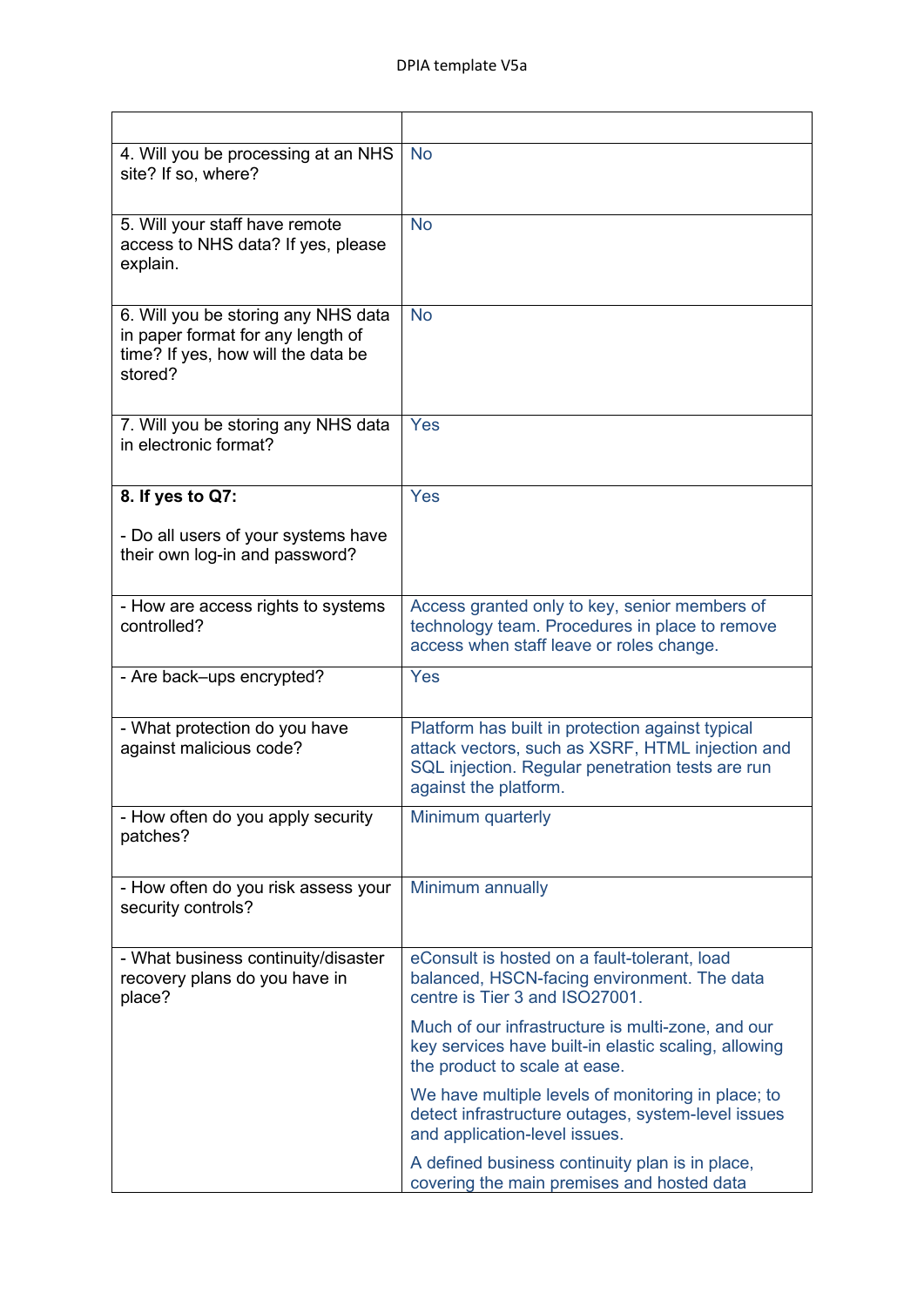|                                                                                                                                               | centres. It is included as part of the Data Security &<br>Protection Toolkit documentation and is reviewed<br>regularly. It defines the incident response teams,<br>risk impact assessments, and notification &<br>escalation procedures. |
|-----------------------------------------------------------------------------------------------------------------------------------------------|-------------------------------------------------------------------------------------------------------------------------------------------------------------------------------------------------------------------------------------------|
|                                                                                                                                               | We also run regular disaster simulations to review<br>our ability to adhere to our guidelines, and ensure<br>we adapt and improve accordingly.                                                                                            |
| - Are USB ports/CD writers on staff<br>equipment disabled?                                                                                    | <b>No</b>                                                                                                                                                                                                                                 |
| - Will you be storing data outside<br>the UK? If so, where? What<br>information governance<br>considerations have been taken into<br>account? | <b>No</b>                                                                                                                                                                                                                                 |
| - Will the data be linked with any<br>other data collections? If so, how<br>will the linkage be achieved?                                     | <b>No</b>                                                                                                                                                                                                                                 |
| 9. What security controls do you<br>have in place for your office                                                                             | The eConsult team primarily works out of two<br>offices:                                                                                                                                                                                  |
| premises?                                                                                                                                     | London – Moorfoot House, is used by the<br>Executive, Operations and Clinical teams. Paper<br>assets are stored at this office. No patient sensitive<br>data is stored.                                                                   |
|                                                                                                                                               | Brighton office is primarily used by the Technology<br>team. No paper assets or patient sensitive data are<br>stored at this office.                                                                                                      |
|                                                                                                                                               | No members of the public are allowed onto either<br>premises unless a member of staff is present.                                                                                                                                         |
|                                                                                                                                               | Both offices use key fobs, with tightly controlled<br>access.                                                                                                                                                                             |
|                                                                                                                                               | Visitors are not left unattended and staff are<br>responsible for ensuring that visitors are entered<br>into the reception diary.                                                                                                         |
| 10. What controls do you have in<br>place for the security of your<br>equipment?                                                              | Staff lock their workstations when leaving them<br>unattended and do not share passwords or log in<br>details. Multi-factor authentication is used wherever<br>possible.                                                                  |
| 11. Have you had any personal<br>data breaches in the last three<br>years? If so, please explain.                                             | <b>No</b>                                                                                                                                                                                                                                 |
| 12. Please list the policies you have<br>in relation to information security,                                                                 | Browser and accessibility standards<br>÷,<br>Unauthorised disclosure or transmission of<br>patient identifiable data                                                                                                                      |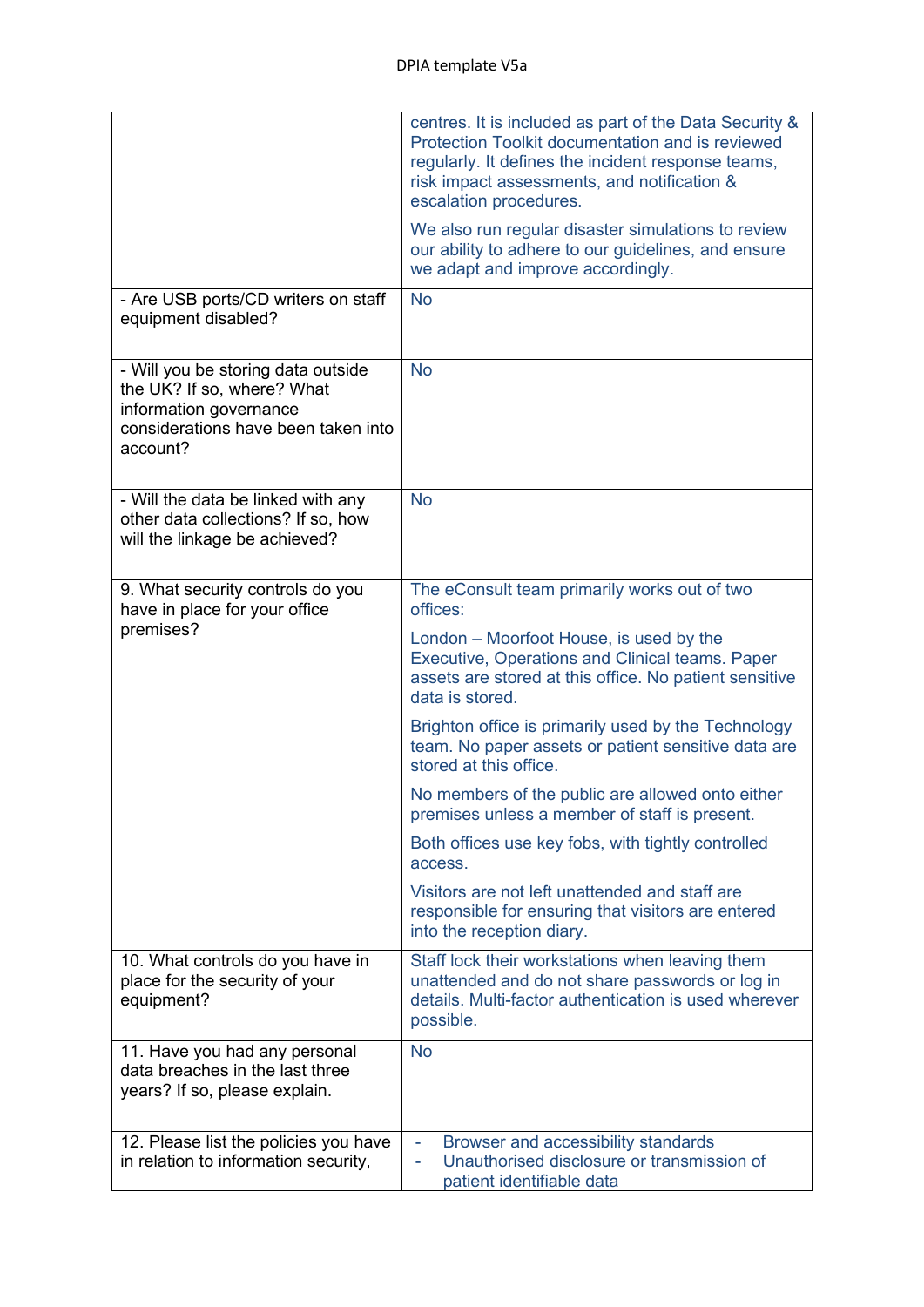| data protection and incident<br>reporting?                                                                                                                                                                                              | <b>GDPR</b> compliance<br>ä,<br>Device encryption standards<br>÷,<br>Device security policy<br>÷<br>Account-based access<br>Compliance with data security standards<br>Clinical risk management plan<br>٠<br>Incident reporting                                                                                                                                                                                        |
|-----------------------------------------------------------------------------------------------------------------------------------------------------------------------------------------------------------------------------------------|------------------------------------------------------------------------------------------------------------------------------------------------------------------------------------------------------------------------------------------------------------------------------------------------------------------------------------------------------------------------------------------------------------------------|
| 13. Describe potential disciplinary<br>actions for breach of policy.                                                                                                                                                                    | Formal, structured, disciplinary processes have<br>been put in place by the HR Manager to ensure any<br>such breach is fully investigated and that the<br>employee is fairly represented. Disciplinary<br>meetings are documented, chaired by a senior<br>manager and employees given the choice to have a<br>companion at all times. Disciplinary penalties have<br>three stages; two written warnings and dismissal. |
| 14. What steps do you take to<br>ensure that the people your recruit<br>have the honesty and integrity to<br>handle person identifiable data?                                                                                           | All staff are required to have a DBS check. Any<br>member of staff with administrative access must<br>sign an internal document stating they understand<br>their responsibilities. Recruitment processes have<br>been standardised across the company.                                                                                                                                                                 |
| 15. How do you ensure that your<br>staff understand the importance of<br>data security and how to keep<br>person identifiable data secure?                                                                                              | Standard, annual data security and protection<br>training for all staff.                                                                                                                                                                                                                                                                                                                                               |
| 16. How frequently do you provide<br>your staff with any training on data<br>security and confidentiality and is<br>their learning tested?                                                                                              | Annually at a minimum, using an online, DSP<br>Toolkit-approved training course                                                                                                                                                                                                                                                                                                                                        |
| 17. Will you ever transfer NHS data<br>electronically? If so, how will it be<br>transferred?                                                                                                                                            | Patient data is transferred from eConsult to<br>practices electronically, using a TLS-encrypted<br>connection, via the HSCN network.                                                                                                                                                                                                                                                                                   |
| 18. Will you ever transport any NHS<br>hard copy data? If so, what security<br>controls will be in place?                                                                                                                               | <b>No</b>                                                                                                                                                                                                                                                                                                                                                                                                              |
| 19. Will you ever destroy any NHS<br>data? If so, how will this be done<br>and what evidence of the<br>destruction will you provide?                                                                                                    | <b>No</b>                                                                                                                                                                                                                                                                                                                                                                                                              |
| 20. Will you ever sub-contract work<br>in relation to NHS data? If so, in<br>what circumstances? And if so, do<br>you have relevant contractual<br>relations with any sub-processors<br>and have these been approved<br>by NHS England? | Yes, contractual relations are in place with our sub-<br>processors for this service at the approval of NHS<br>England.                                                                                                                                                                                                                                                                                                |